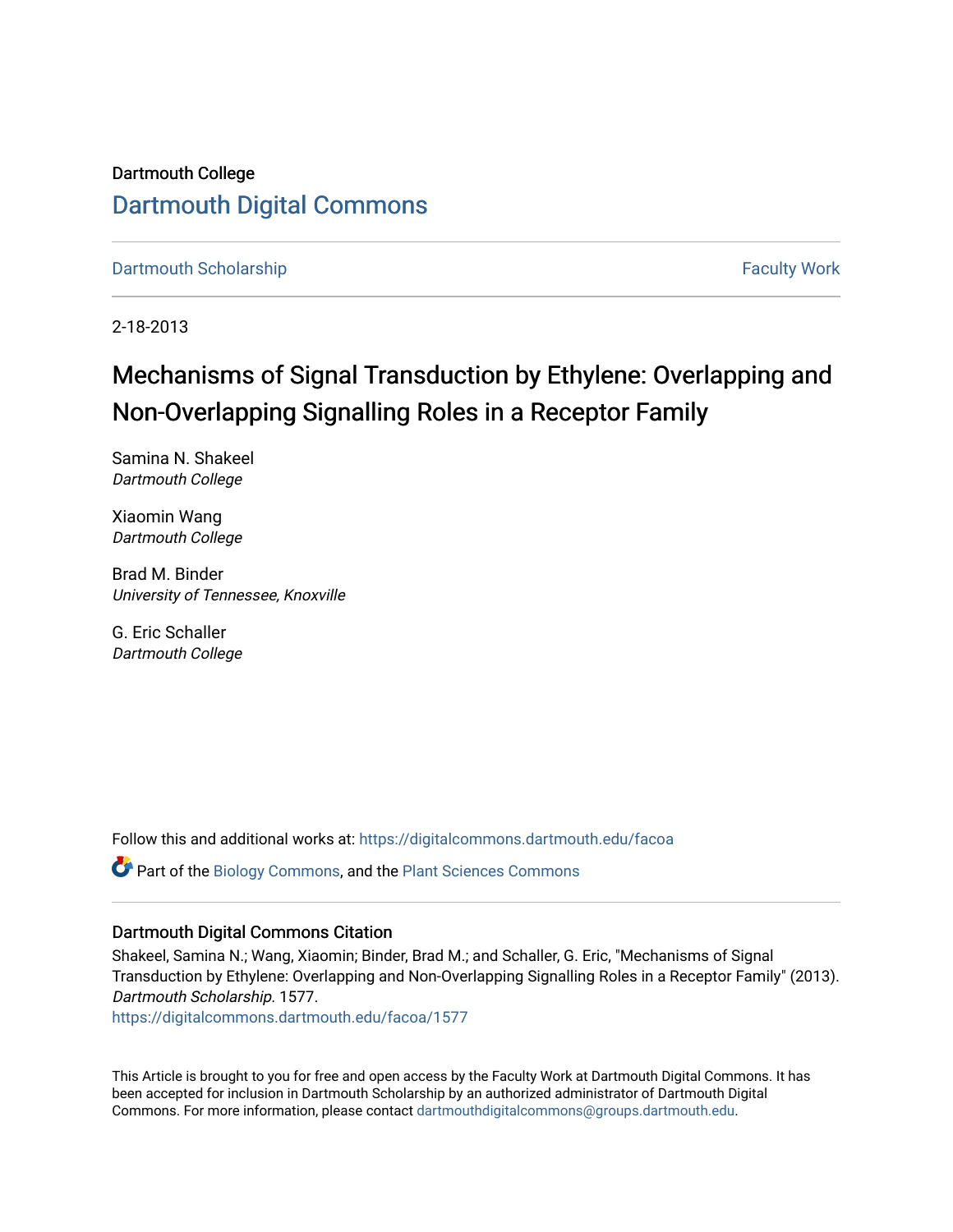

# Invited Review SPECIAL ISSUE: Ethylene 2012

## Mechanisms of signal transduction by ethylene: overlapping and non-overlapping signalling roles in a receptor family

Samina N. Shakeel<sup>1,2</sup>, Xiaomin Wang<sup>1</sup>, Brad M. Binder<sup>3</sup> and G. Eric Schaller<sup>1\*</sup>

<sup>1</sup> Department of Biological Sciences, Dartmouth College, Hanover, NH 03755, USA<br><sup>2</sup> Department of Biochemistry, Quaid-i-azam University, Islamabad 45320, Pakistan<br><sup>3</sup> Department of Biochemistry and Cellular & Molecular B

Received: 16 December 2012; Accepted: 5 February 2013; Published: 18 February 2013

Citation: Shakeel SN, Wang X, Binder BM, Schaller GE. 2013. Mechanisms of signal transduction by ethylene: overlapping and nonoverlapping signalling roles in a receptor family. AoB PLANTS 5: plt010; doi:10.1093/aobpla/plt010

**Abstract.** The plant hormone ethylene regulates growth and development as well as responses to biotic and abiotic stresses. Over the last few decades, key elements involved in ethylene signal transduction have been identified through genetic approaches, these elements defining a pathway that extends from initial ethylene perception at the endoplasmic reticulum to changes in transcriptional regulation within the nucleus. Here, we present our current understanding of ethylene signal transduction, focusing on recent developments that support a model with overlapping and non-overlapping roles for members of the ethylene receptor family. We consider the evidence supporting this model for sub-functionalization within the receptor family, and then discuss mechanisms by which such a sub-functionalization may occur. To this end, we consider the importance of receptor interactions in modulating their signal output and how such interactions vary in the receptor family. In addition, we consider evidence indicating that ethylene signal output by the receptors involves both phosphorylation-dependent and phosphorylation-independent mechanisms. We conclude with a current model for signalling by the ethylene receptors placed within the overall context of ethylene signal transduction.

Keywords: Arabidopsis; ethylene; ethylene receptors; histidine kinase; hormone signalling; sub-functionalization; two-component system.

## Introduction and Background

The gaseous hormone ethylene plays multiple roles in regulating plant growth and development (reviewed in [Abeles](#page-12-0) et al. 1992). In terms of growth, ethylene is most commonly associated with the regulation of cell size, particularly as an inhibitor of cell elongation. However, ethylene may also serve as a signal to promote cell expansion, an important response to submergence stress in some species (reviewed in [Jackson 2008\)](#page-14-0). In addition to regulating cell expansion, ethylene has also been found to regulate growth through control of cell division in some instances. In terms of development, ethylene is most commonly associated with 'ageing', particularly for its ability to accelerate such processes as senescence, ripening and abscission (reviewed in [Stepanova and](#page-15-0) [Alonso 2009](#page-15-0); [Schaller 2012\)](#page-15-0). In addition, ethylene

\* Corresponding author's e-mail address: george.e.schaller@dartmouth.edu

Published by Oxford University Press on behalf of the Annals of Botany Company. This is an Open Access article distributed under the terms of the Creative Commons Attribution License (http://creativecommons.org/licenses/by/3.0/), which permits unrestricted use, distribution, and reproduction in any medium, provided the original work is properly cited.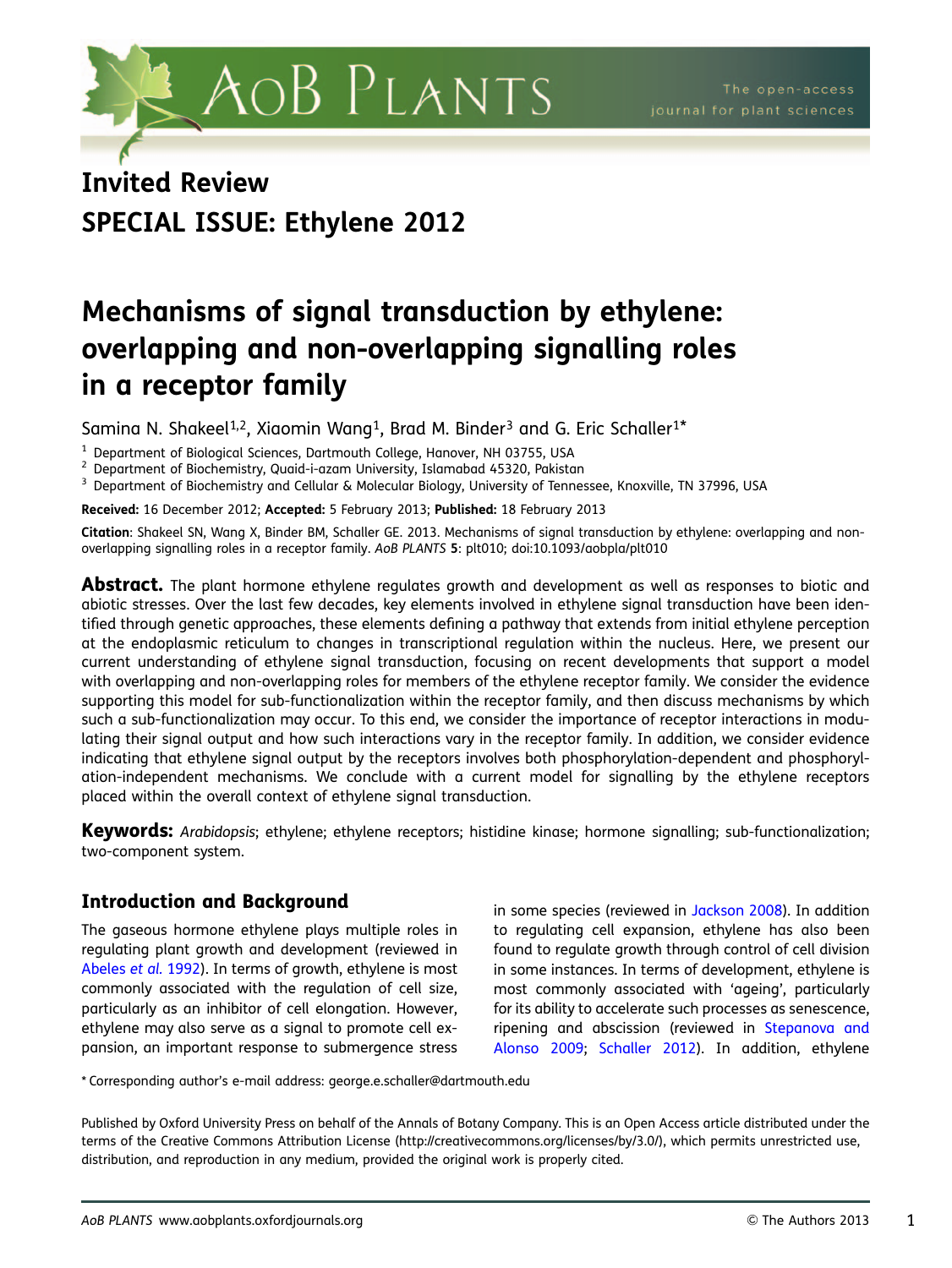<span id="page-2-0"></span>serves as a key modulator of the plant's response to biotic or abiotic stresses.

Genetic analysis conducted over the past couple of decades, primarily with the model plant Arabidopsis, has resulted in the identification of key elements that mediate the primary response to ethylene (reviewed in [Klee 2004](#page-14-0); Chen [et al.](#page-13-0) 2005). Characterization of these signalling elements has resulted in a model for ethylene signal transduction that is essentially a linear pathway, initiated by ethylene binding to membrane-bound receptors and culminating in transcriptional regulation at the nucleus (Fig. 1). Interestingly, the ethylene receptors as well as the initial signalling elements in the pathway are predominantly localized to the endoplasmic reticulum (ER) (reviewed in [Ju and Chang 2012](#page-14-0)). The ER is an unusual location for a hormone receptor but is compatible with the ready diffusion of ethylene in aqueous and lipid environments.

In Arabidopsis, ethylene is perceived by a five-member family of ethylene receptors, the founding member being the ethylene receptor ETR1 (Fig. 1). Genetic studies demonstrate that the receptors act as negative regulators in the ethylene-signalling pathway [\(Hua and](#page-14-0) [Meyerowitz 1998;](#page-14-0) [Wang](#page-15-0) et al. 2003; [Qu and Schaller](#page-15-0) [2004\)](#page-15-0). In the absence of ethylene, the receptors activate CTR1, a Ser/Thr kinase that suppresses the ethylene response ([Kieber](#page-14-0) et al. 1993; Clark [et al.](#page-13-0) 1998). The direct phosphorylation target of CTR1 is EIN2, an ER-bound protein with similarity to Nramp metal-ion transporters [\(Alonso](#page-12-0) et al. 1999), which is maintained in an inactive state when phosphorylated by CTR1 (Ju [et al.](#page-14-0) 2012; Qiao [et al.](#page-15-0) 2012). Upon ethylene binding, the receptors inactivate CTR1, thereby relieving the suppression on the downstream signalling elements. As a result, EIN2 is proteolytically processed such that its C-terminal domain is released to migrate to the nucleus (Ju et al. [2012;](#page-14-0) Qiao et al. [2012;](#page-15-0) Wen et al. [2012\)](#page-15-0). In the nucleus, EIN2 either directly or indirectly activates the transcription factors EIN3 and EIN3 like1 (EIL1) to initiate the transcriptional response to ethylene [\(Chao](#page-13-0) et al. [1997;](#page-13-0) [Solano](#page-15-0) et al. 1998; [Alonso](#page-13-0) et al. 2003).

This whole process of signal transduction is initiated by the binding of ethylene to its receptors. In all plants examined to date, including monocots, dicots and the moss Physcomitrella patens, the ethylene receptors exist as a multi-member family (reviewed in [Binder](#page-13-0) [et al.](#page-13-0) 2012). The Arabidopsis ethylene receptor family is composed of five members, ETR1, ERS1, ETR2, ERS2 and EIN4, all of which have a similar modular structure (Fig. [2\)](#page-3-0). They contain three conserved transmembrane domains near the N-terminus, the transmembrane region also encompassing the ethylene-binding site [\(Schaller and Bleecker 1995](#page-15-0); [Rodriguez](#page-15-0) et al. 1999;





Figure 1. Genetically defined pathway for ethylene signal transduction. Genes in the primary signal transduction pathway are shown. The order of action is based on double-mutant analysis.

[O'Malley](#page-15-0) et al. 2005). These are followed by a GAF domain, which may mediate protein-protein interactions (Xie [et al.](#page-15-0) 2006; Gao [et al.](#page-13-0) 2008; [Grefen](#page-13-0) et al. [2008\)](#page-13-0). Then, in the C-terminal portion of the receptors, there are domains related to histidine (His) kinases and receiver domains, the so-called 'two-component' signalling elements common to prokaryotic signal transduction (reviewed in [Schaller](#page-15-0) et al. 2008, [2011](#page-15-0)).

The ethylene receptors can be divided into two subfamilies based on phylogenetic analysis and some shared structural features (reviewed in [Bleecker 1999](#page-13-0); [Chang and Stadler 2001;](#page-13-0) [Schaller and Kieber 2002](#page-15-0)).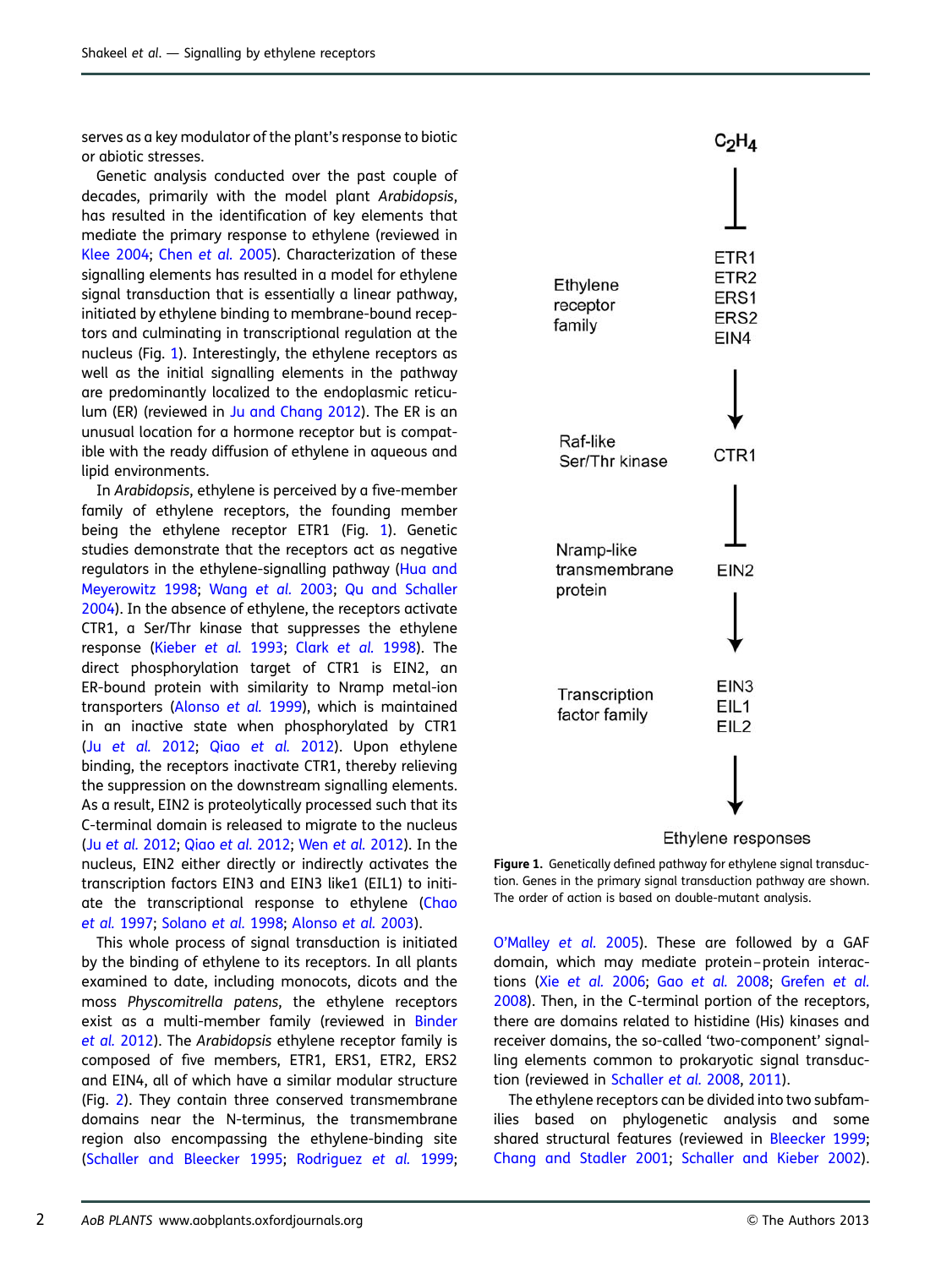<span id="page-3-0"></span>

Figure 2. Ethylene receptor family of Arabidopsis. The ethylene receptor family of Arabidopsis is divided into subfamilies 1 and 2 based on phylogenetic analysis and structural features. Receptors are shown as homo-dimers. The ethylene-binding domain (EBD) is found within the conserved transmembrane domains (white rectangles), and includes a copper cofactor (Cu); subfamily 2 receptors have an additional predicted transmembrane domain (grey rectangle) that may function as a signal sequence. All five members of the ethylene receptor family have a GAF domain (yellow diamond) implicated in protein –protein interactions. His kinase domains are indicated by green or red rectangles, green indicating a functional His kinase domain and red indicating a diverged His kinase domain. The receiver domains (ovals) have the conserved residues required for function and are therefore coloured green. Conserved His (H) and Asp (D) phosphorylation sites are indicated if present.

In Arabidopsis, subfamily 1 is comprised of ETR1 and ERS1, and subfamily 2 is comprised of ETR2, ERS2 and EIN4. The primary characteristic that distinguishes the two subfamilies is that subfamily 1 receptors each have a conserved His kinase domain, while subfamily 2 receptors each have a diverged His kinase domain that lacks residues essential for this activity. In addition, the subfamily 2 receptors contain an extra transmembrane domain at the N-terminus, which may function as a signal sequence.

The coupling of biochemical, cellular and genetic approaches has facilitated the development of a more mechanistic model for how the ethylene receptors function. The receptors are predominantly localized to the ER, with a topology that places the N-terminus within the ER lumen, the N-terminal transmembrane domains within the ER membrane itself and the large C-terminal soluble domains within the cytosol (Chen [et al.](#page-13-0) 2002, [2007,](#page-13-0) [2010;](#page-13-0) Ma [et al.](#page-14-0) 2006; Dong [et al.](#page-13-0) 2008; [Grefen](#page-13-0) [et al.](#page-13-0) 2008; [Zhong](#page-16-0) et al. 2008). The ethylene receptors exist as homodimers, the dimeric form stabilized by disulfide bonds between Cys residues found at the N-terminus [\(Schaller and Bleecker 1995](#page-15-0); Hall [et al.](#page-14-0) [2000;](#page-14-0) Gao [et al.](#page-13-0) 2008; Chen [et al.](#page-13-0) 2010). Interestingly, given the presence of five receptor isoforms in Arabidopsis, the homodimeric forms appear to predominate in planta, although higher-order associations among the homodimers can occur, leading to heteromeric clusters of the receptors (Gao [et al.](#page-13-0) 2008). The dimeric form of the receptor is apparently critical to function because (i) there appears to be a single ethylene-binding site per dimer and (ii) the evolutionarily related His kinases of prokaryotes require a dimeric form for signal output [\(Schaller](#page-15-0) et al. 1995; [Rodriguez](#page-15-0) et al. 1999). The ethylene-binding site contains a copper cofactor, which is critical for ethylene binding [\(Schaller and Bleecker](#page-15-0)

[1995;](#page-15-0) [Rodriguez](#page-15-0) et al. 1999), and which is made available to the receptors through action of the copper transporter RAN1 ([Hirayama](#page-14-0) et al. 1999; [Woeste and](#page-15-0) [Kieber 2000](#page-15-0); [Binder](#page-13-0) et al. 2010).

The above description of ethylene signal transduction suggests a fairly simple linear pathway. But such a description is difficult to reconcile with the ability of plants to respond to ethylene across a concentration range spanning over six orders of magnitude, as well as the role of ethylene in regulating such a wide variety of downstream responses [\(Chen and Bleecker](#page-13-0) [1995;](#page-13-0) [Binder](#page-13-0) et al. 2004). In this report, we discuss recent progress in our understanding of signalling by ethylene receptors that provides at least a partial answer to these problems, proposing in effect that the pathway is not as linear as initial genetic studies suggested. To this end, we discuss the evidence supporting overlapping and non-overlapping roles for the receptors in signalling. We then consider mechanisms by which such sub-functionalization may occur, discussing (i) the importance of receptor interactions in modulating signal output and (ii) the significance of enzymatic activity in signal output by the receptors. We conclude with a current model for signalling by the ethylene receptors placed within the overall context of ethylene signal transduction.

#### Overlapping and Non-overlapping Roles of the Ethylene Receptors

Ethylene receptors exist as multi-member families in plants, which can be divided into two subfamilies (Fig. 2). However, there are differences among the individual members of the subfamilies that exist even beyond a simple evolutionary divergence in amino acid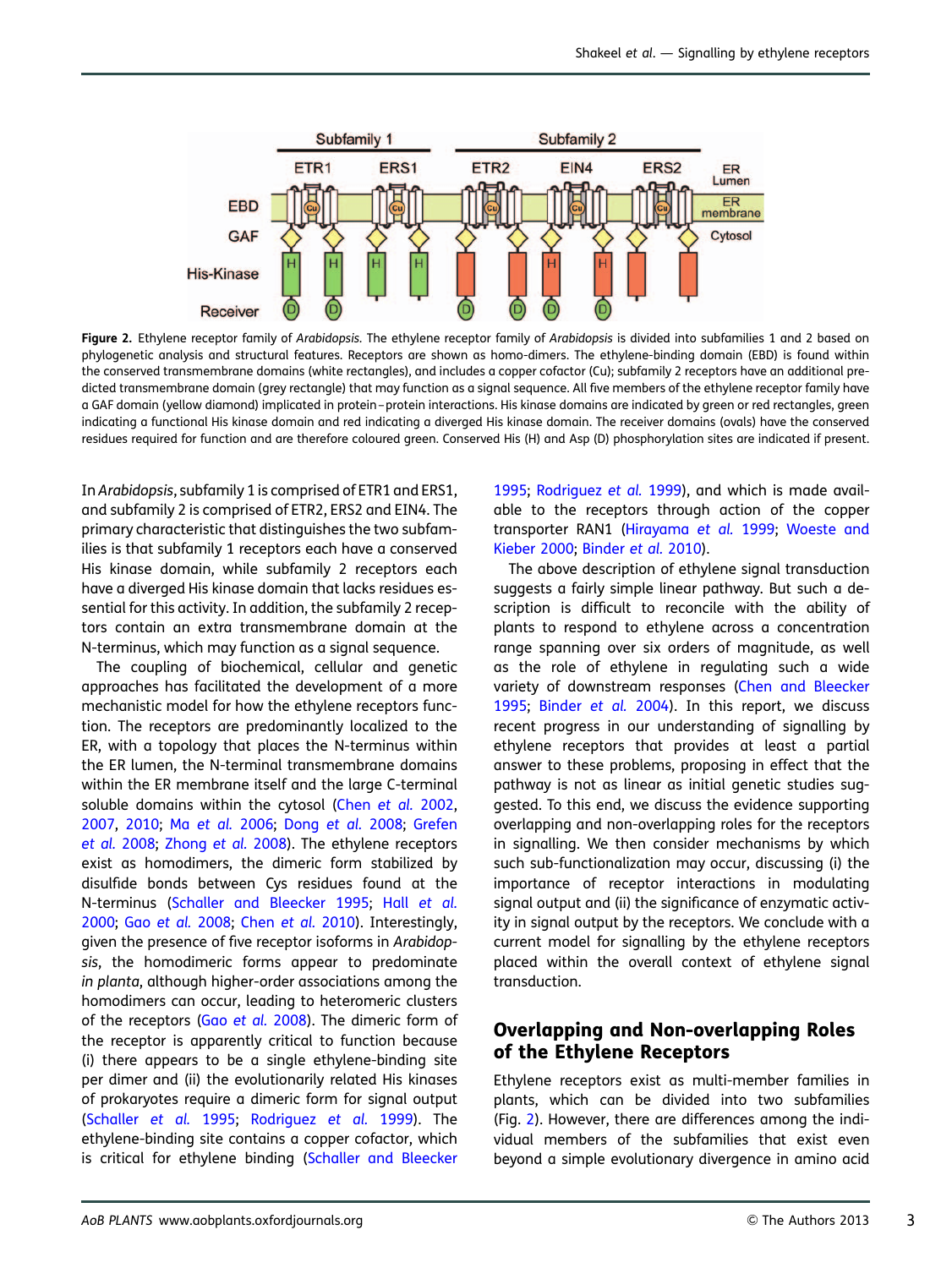sequence. For instance, in subfamily 1 of Arabidopsis, the receptor ETR1 contains a receiver domain but ERS1 does not (Fig. [2](#page-3-0)). Similarly, the receptors ETR2 and EIN4 of subfamily 2 have receiver domains but ERS2 does not. In addition, even though the subfamily 2 receptors all have diverged His kinase domains, where these divergences occur varies among the receptors. In particular, EIN4 has retained the conserved His for phosphorylation, whereas the other subfamily 2 members have not. The sequence and domain differences among the receptors are suggestive of functional differences. Here we discuss recent data indicating that, in addition to their general role in ethylene perception, the receptors may also play more individualistic roles in transducing the ethylene signal.

#### Overlapping roles of the receptors in the regulation of ethylene growth responses

The initial identification and characterization of the Arabidopsis ethylene receptors was based, not surprisingly, on their ability to modulate a common set of wellcharacterized ethylene responses, in particular the 'triple response' of dark-grown seedlings to ethylene [\(Bleecker](#page-13-0) et al. 1988; [Guzman and Ecker 1990](#page-14-0); [Chang](#page-13-0) [et al.](#page-13-0) 1993; Hua [et al.](#page-14-0) 1995, [1998;](#page-14-0) [Roman](#page-15-0) et al. 1995; [Sakai](#page-15-0) et al. 1998). The Arabidopsis triple response is characterized by (i) an inhibition of hypocotyl and root elongation, (ii) an increase in radial swelling of the hypocotyl, and (iii) the formation of an exaggerated apical hook [\(Bleecker](#page-13-0) et al. 1988; [Guzman and Ecker 1990](#page-14-0)). By exploiting the triple response in a genetic screen, the ethylene-insensitive etr1-1 mutant was isolated, which led to the identification of the receptor ETR1 [\(Bleecker](#page-13-0) et al. [1988;](#page-13-0) [Chang](#page-13-0) et al. 1993; [Schaller](#page-15-0) et al. 1995). Dominant ethylene-insensitive mutations in the receptors ETR2, ERS1, ERS2 and EIN4 further confirmed an overlapping role in control of the various growth effects described as the triple response (Hua [et al.](#page-14-0) 1995; [Hua](#page-14-0) [and Meyerowitz 1998;](#page-14-0) [Sakai](#page-15-0) et al. 1998).

The isolation and characterization of loss-of-function (LOF) mutations in the ethylene receptors made it clear that there was a substantial level of functional overlap among members of the ethylene receptor family ([Hua](#page-14-0) [and Meyerowitz 1998\)](#page-14-0). Single and some double LOF mutants exhibited an ethylene response similar to that of wild-type seedlings. However, higher-order mutants lacking multiple members of the ethylene receptor family exhibited a constitutive ethylene-response phenotype when grown in the air (i.e. without ethylene). The constitutive ethylene-response phenotype was observed when seedlings were grown in either the dark or the light. This study thus demonstrated that the receptors (i) were negative regulators of the ethylene response and

(ii) had overlapping function in the control of ethylene responses. A limitation of this pioneering study by [Hua](#page-14-0) [and Meyerowitz \(1998](#page-14-0)) was that LOF mutant combinations for only four of the five receptors could be analysed, no LOF mutation in the subfamily 1 receptor ERS1 then being available. This situation was subsequently remedied with the isolation of partial LOF ([Zhao](#page-16-0) et al. 2002; [Hall and](#page-14-0) [Bleecker 2003;](#page-14-0) [Wang](#page-15-0) et al. 2003) and null (Qu et al. [2007](#page-15-0)) mutations of ERS1. Characterization of the etr1 ers1 double mutants demonstrated that they had a constitutive ethylene-response phenotype stronger than any mutant combination previously characterized. These data were consistent with overlapping function among the ethylene receptors but also indicated that, in Arabidopsis, the subfamily 1 receptors play a more predominant role than the subfamily 2 receptors in mediating the well-characterized ethylene growth responses (Fig. [3](#page-5-0)). Of particular significance was the finding that the constitutive ethylene-response phenotype of an etr1 ers1 double mutant could be rescued by subfamily 1 receptors but not by subfamily 2 receptors, clearly establishing a functional difference between the two receptor subfamilies ([Wang](#page-15-0) et al. 2003).

Although genetic studies generally support the receptors functioning as negative regulators of ethylene signal transduction, recent studies with mutations in ERS1 suggest that more complex interactions among the receptors can also occur (Liu [et al.](#page-14-0) 2010). In particular, it was found that the addition of an ers1 LOF mutation to any receptor mutant background that contained wild-type ETR1 partially reversed the mutant phenotype (Fig. [3\)](#page-5-0). For example, the subfamily 2 triple mutant etr2 ein4 ers2 has a stronger constitutive ethylene-response phenotype than does the quadruple ers1 etr2 ein4 ers2 mutant. These results demonstrate that ERS1 can act as either a negative or a positive regulator of the ethylene response depending on the genetic background.

#### Sub-functionalization of the receptors

ETR1 plays a dominant role in mediating the effects of silver on ethylene perception. The availability of LOF and gain-of-function (GOF) mutations for all five ethylene receptors of Arabidopsis has facilitated their functional characterization in an ever-expanding array of ethylene-mediated responses. These analyses support sub-functionalization within the receptor family such that subsets or individual receptors play a predominant role in mediating specific effects of ethylene (Fig. [3](#page-5-0)). For example, there are non-overlapping roles for the receptors in mediating the inhibitory effects of silver on ethylene perception. Silver ions inhibit ethylene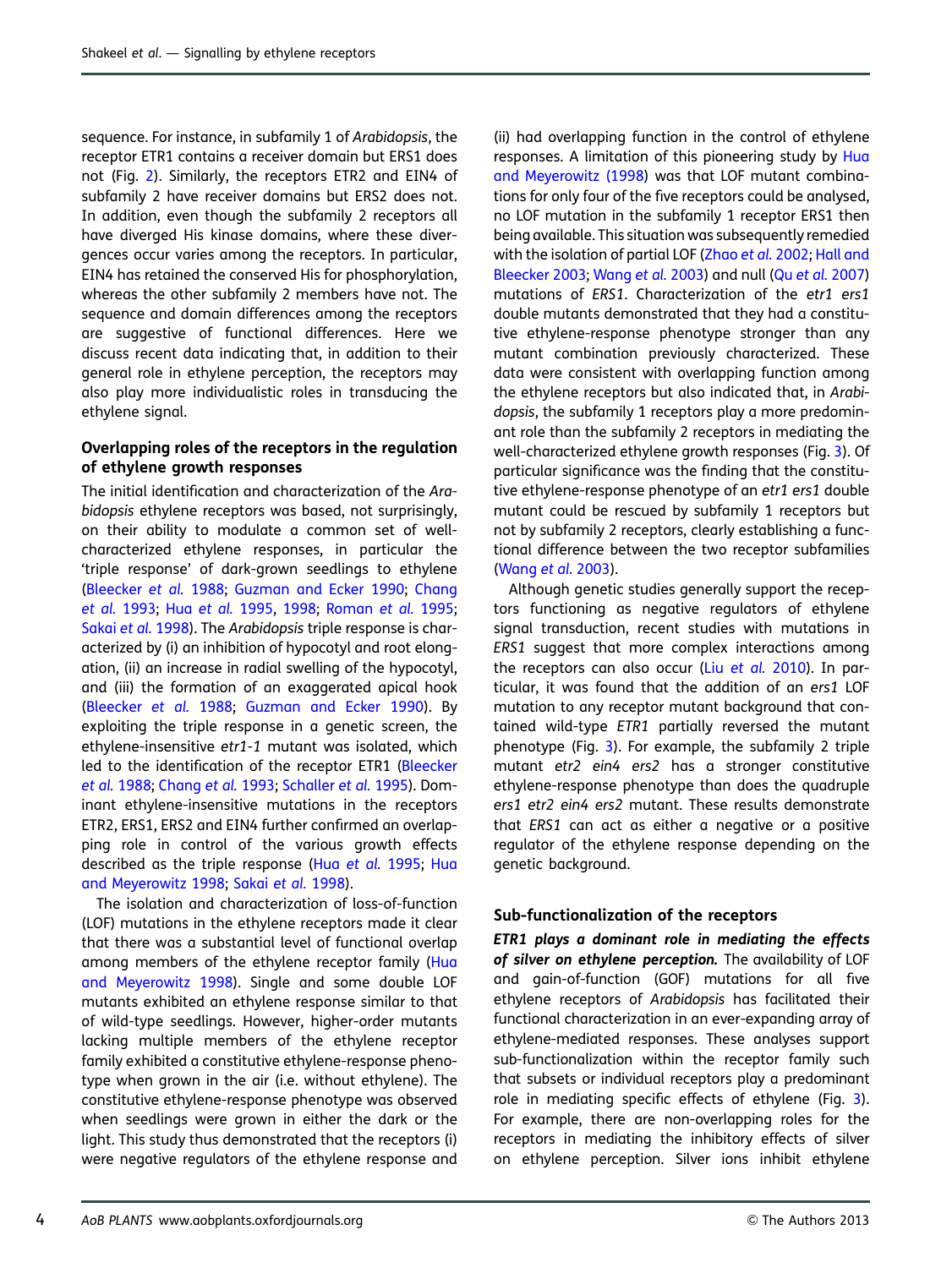<span id="page-5-0"></span>

Figure 3. Overlapping and non-overlapping functions within the ethylene receptor family. (A) Roles of individual receptors in ethylene-regulated responses. A plus sign  $(+)$  indicates that the receptor activates the response, a negative sign  $(-)$  that the receptor inhibits the response and both signs  $(- +)$  that the receptor has differing effects dependent on other factors. The lack of a sign indicates that the receptor has no observed effect on the response. Differences in the box height indicate differences in receptor contribution to a particular response. (B) Details of interactions among receptors for selected ethylene responses. Differing thickness of arrows indicates differing contributions to a response.

responses in plants, yet support ethylene-binding activity in ETR1 [\(Beyer 1976\)](#page-13-0). This led to the hypothesis that Ag(I) occupies the ethylene/metal-binding pocket of ETR1, but upon binding of ethylene does not allow for signal transmission through the receptors ([Rodriguez](#page-15-0) et al. [1999;](#page-15-0) [Binder](#page-13-0) et al. 2007). However, it was recently shown that ETR1 is sufficient and plays a dominant role in mediating the effects of silver ions ([McDaniel and](#page-14-0) [Binder 2012\)](#page-14-0). Most notably, etr1 LOF mutants had reduced responses to  $AqNO<sub>3</sub>$ ; in other words, they have partial responses to ethylene in the presence of  $AqNO<sub>3</sub>$ . By contrast, other receptor LOF mutants had unaltered responses to  $AgNO<sub>3</sub>$  so that ethylene failed to inhibit growth in these plants when  $AgNO<sub>3</sub>$  was present. The result with etr1 LOF mutants was not simply a case of higher ETR1 levels leading to a predominant role, since the mRNA abundances of ETR1 and ERS1 are similar in dark-grown seedlings ([Binder](#page-13-0) et al. 2004). Thus, ETR1 has a unique function in this trait. Additionally,  $AqNO<sub>3</sub>$  supported ethylene-binding activity in ETR1 and ERS1, but not the subfamily 2 receptors. However, complementation studies showed that all the receptor isoforms, except ETR2, can rescue the silver phenotype, providing additional evidence for sub-functionalization of the receptors ([McDaniel and Binder 2012](#page-14-0)).

A subset of receptors regulates growth recovery following exposure to ethylene. Differences have been found in the ability of receptors to mediate growth recovery following exposure to ethylene (Fig. 3). Using time-lapse imaging of growing seedlings it was found that LOF mutants lacking any of the receptors with a receiver domain (ETR1, ETR2, EIN4) had slow growth recovery after the removal of ethylene (Kim et al. [2011](#page-14-0)). The triple etr1 etr2 ein4 LOF mutants had severely delayed growth recovery, whereas ers1 ers2 double LOF mutants had unaltered growth recovery (Kim et al. [2011](#page-14-0)).

Differing receptor roles in nutational bending. Differential growth leading to nutational bending has also been linked to ethylene. Nutations in the apical hook are oscillatory movements resulting from localized and differential growth ([Berg and Peacock 1992](#page-13-0)). Mutational analysis showed that ETR1 was both necessary and sufficient for ethylene-stimulated nutational bending of the apical hook since eliminating ETR1 (either singly or in combination) eliminated ethylene-stimulated nutations ([Binder](#page-13-0) et al. 2006). By contrast, removing all four of the other receptor isoforms led to constitutive nutations (Kim [et al.](#page-14-0) 2011), showing that ETR1 has the opposite role to the other isoforms in controlling this trait (Fig. 3). Ethylene-stimulated nutations do not require ETR1 His kinase activity but do require a full-length ETR1 protein, suggesting that protein–protein interactions could be important in this trait (Kim et al. [2011\)](#page-14-0).

An individualized role of receptors in pathogen responses. Ethylene production is often stimulated by pathogen attack and is an important part of the plant's response to pathogen attack ([Abeles](#page-12-0) et al. 1992). However, the role of ethylene in responses to pathogens is complex and depends upon the pathogen involved. For instance, tobacco plants transformed with the etr1-1 transgene were ethylene insensitive, leading to plants that were susceptible to normally non-pathogenic fungi, but had normal responses to tobacco mosaic virus infection [\(Knoester 1998\)](#page-14-0). This complexity suggests that ethylene is likely to have multiple roles in pathogen responses. Fumonisin  $B_1$  is a fungal toxin that induces cell death. One study using ethylene GOF mutants showed that the etr1-1 Arabidopsis mutants were more susceptible to fumonisin  $B_1$  than wild-type plants; by contrast, ein4-1 mutants were less susceptible to fumonisin  $B_1$  (Plett [et al.](#page-15-0) 2009a). The other receptor isoform mutants had responses to the toxin similar to those of wild-type plants, showing that ETR1 and EIN4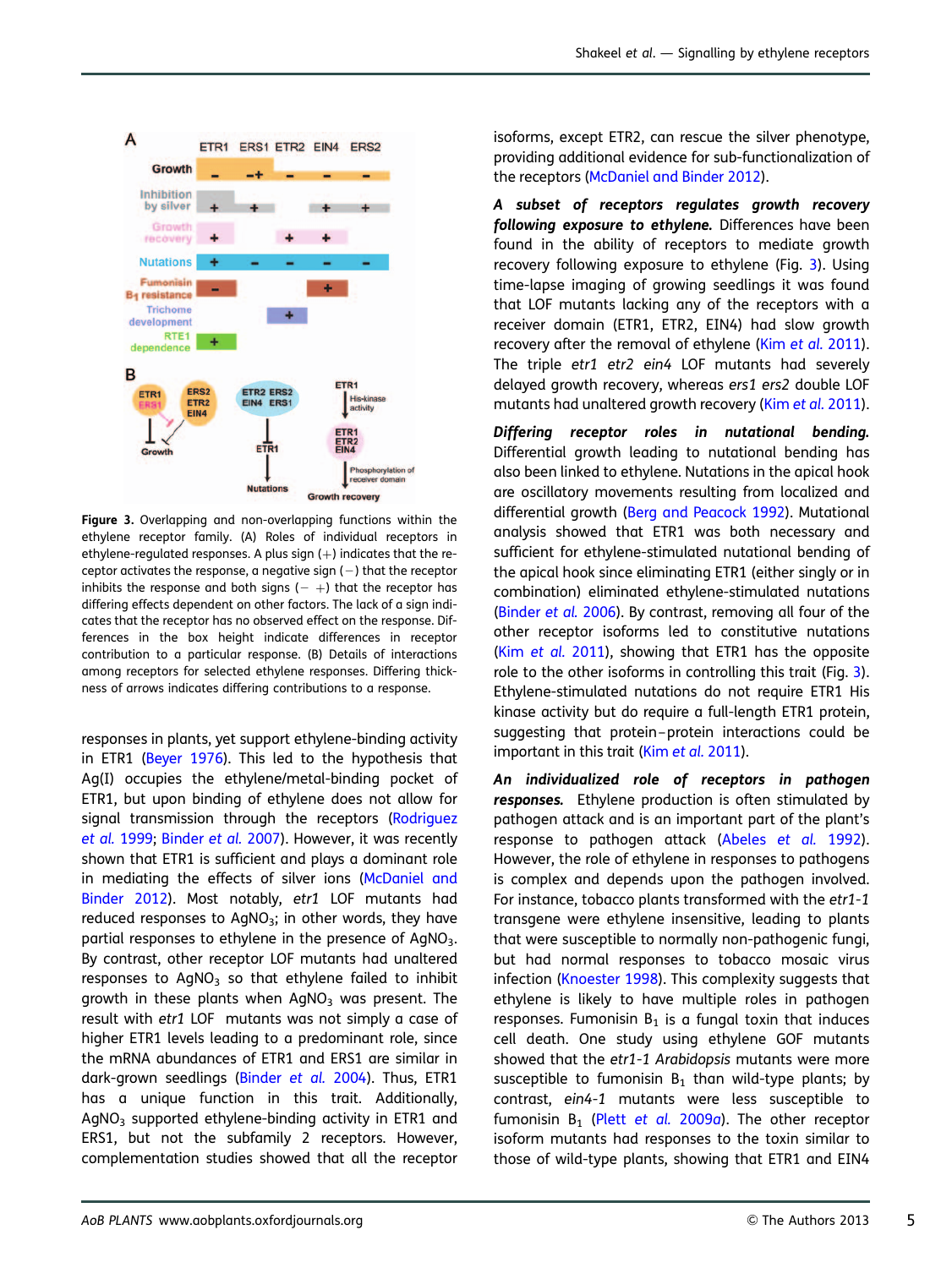have isoform-specific, and opposite, roles in mediating responses to fumonisin  $B_1$ . These results are intriguing because all of the receptor mutants used in this study were ethylene insensitive ([Hua and Meyerowitz 1998](#page-14-0); Hua [et al.](#page-14-0) 1998; Sakai [et al.](#page-15-0) 1998). This suggests that there is unique signalling from ETR1 that needs to be turned off by ethylene to reduce susceptibility to fumonisin  $B_1$  toxin, whereas there is unique signalling from EIN4 that decreases susceptibility to the toxin and plants are more susceptible when EIN4 is turned off in response to ethylene. It is currently unknown whether these unique roles are due to differences in enzymatic output or receptor –protein interactions, or both.

A role for ETR2 in trichome development. In an examination of ethylene receptor GOF and LOF mutants, only etr2 mutants had altered trichome and root hair branching (Plett et al. [2009](#page-15-0)b). The etr2 GOF mutants had wild-type trichome branching, but the etr2 LOF mutants had a higher number of trichomes containing two branches. This trait was not limited to trichomes since the roots of the etr2 GOF mutants had fewer branched root hairs than wild-type plants; in contrast, etr2 LOF mutants had a higher percentage of branched root hairs (Plett [et al.](#page-15-0) 2009a, [b](#page-15-0)). Interestingly, the trichomes of etr2 LOF mutants had altered expression patterns for MICROTUBULE-ASSOCIATED PROTEIN 4, providing evidence that of the five receptor isoforms, ETR2 uniquely affects microtubule assembly (Plett [et al.](#page-15-0) [2009](#page-15-0)b).

#### What mechanisms underlie sub-functionalization of the ethylene receptors?

Together, the above studies support a growing body of evidence that the ethylene receptors have both overlapping and non-overlapping roles in Arabidopsis. This is not unique to Arabidopsis since specific receptor isoforms have a predominant role in fruit ripening in tomato [\(Tieman](#page-15-0) et al. 2000; [Kevany](#page-14-0) et al. 2007), responses to salt stress in tobacco (Chen [et al.](#page-13-0) 2009) and the growth and development of rice ([Wuriyanghan](#page-15-0) et al. [2009\)](#page-15-0). In only a few cases has the mechanistic basis for these differences been uncovered, but differences in signal output domains of the receptors are likely to be critical to their sub-functionalization. More specifically, sequence differences can result in differing affinities for associated signalling factors or even an association with isoform-specific factors, a possibility we explore in the following section on receptor interactions. Furthermore, the differences in enzymatic activity of subfamily 1 and subfamily 2 receptors potentially allow for regulation of different downstream factors, a possibility we

explore in the section thereafter on output from the receptors.

### The Importance of Receptor Interactions in the Regulation of Ethylene Signal **Transduction**

The initial players mediating the primary response to ethylene—the ethylene receptors, CTR1 and EIN2—all localize to the ER [\(Chen](#page-13-0) et al. 2002, [2007;](#page-13-0) Gao et al. [2003](#page-13-0); [Grefen](#page-13-0) et al. 2008; [Bisson](#page-13-0) et al. 2009). Perhaps not surprisingly, evidence is accruing that all these players physically interact with each other to form a large multimeric signalling complex at the ER (reviewed in [Ju and Chang](#page-14-0) [2012\)](#page-14-0). The minimal functional unit for the ethylene receptors is a disulfide-linked dimer, primarily a homo-dimer based on in planta analysis [\(Schaller](#page-15-0) et al. 1995; Hall [et al.](#page-14-0) 2000; Gao [et al.](#page-13-0) 2008), but these receptor homo-dimers form higher-order complexes with each other, the receptor clusters potentially allowing for crosstalk and signal amplification, as has been found with the His kinase-linked chemoreceptors of prokaryotes [\(Gao](#page-13-0) et al. [2008;](#page-13-0) [Grefen](#page-13-0) et al. 2008). The receptors also physically interact with CTR1, this interaction being required for the localization of CTR1, a protein with no transmembrane domains, to the ER (Gao [et al.](#page-13-0) 2008; [Zhong](#page-16-0) et al. [2008\)](#page-16-0). Finally, although not as well characterized as the above interactions, recent data also indicate that the receptors associate with EIN2 ([Bisson](#page-13-0) et al. 2009; [Bisson and Groth 2010](#page-13-0)). The general significance of these interactions has recently been reviewed ([Ju and](#page-14-0) [Chang 2012\)](#page-14-0). Here we consider the importance of receptor interactions in modulating their signal output and how such interactions vary in the receptor family. To this end, we consider (i) the differing interactions of the receptors with CTR1, (ii) the specific interaction of the receptor ETR1 with the regulatory protein RTE1, and (iii) evidence that as yet undiscovered proteins may account for some of the non-overlapping functions among the ethylene receptor family.

CTR1 functions as a key mediator of ethylene signal transduction, acting just downstream of the receptors in transmitting the ethylene signal ([Kieber](#page-14-0) et al. 1993). Evidence indicates that all five ethylene receptors from Arabidopsis physically interact with CTR1 (Clark [et al.](#page-13-0) [1998;](#page-13-0) [Cancel and Larsen 2002;](#page-13-0) Gao [et al.](#page-13-0) 2003) but this does not necessarily imply that all interactions are equivalent. For instance, yeast two-hybrid analysis indicates that the strength of interactions between the ethylene receptors and CTR1 varies depending on several factors. First, CTR1 interacts more strongly with the subfamily 1 receptors ETR1 and ERS1 than it does with the subfamily 2 receptor ETR2 (Clark [et al.](#page-13-0) 1998;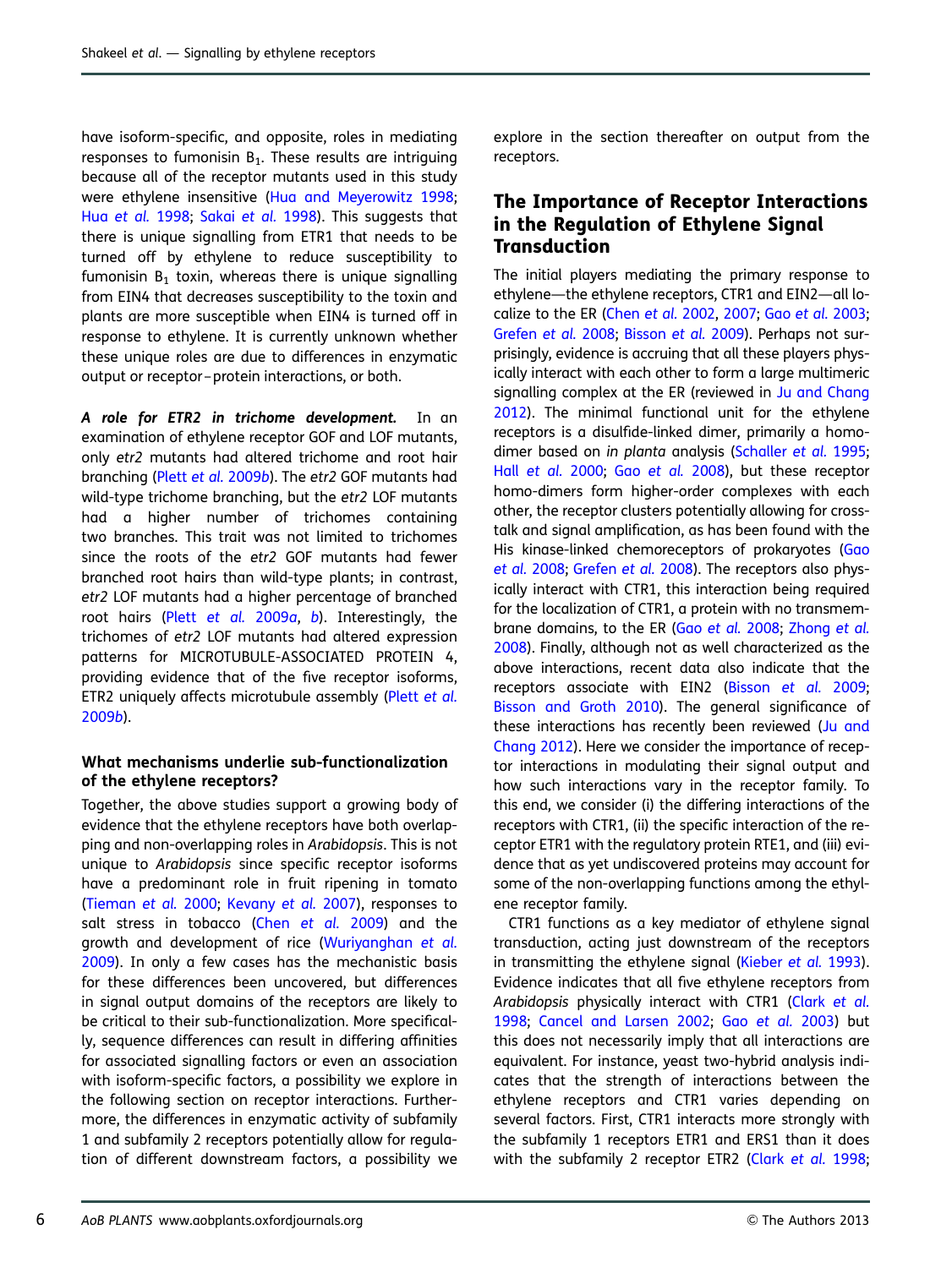[Cancel and Larsen 2002\)](#page-13-0). Second, interaction of CTR1 with the receptors involves not just the receptor kingse domain but also the receptor receiver domain ([Clark](#page-13-0) [et al.](#page-13-0) 1998). Since only a subset of the receptors have the receiver domain, this interaction represents a mechanism by which CTR1 may be regulated differentially within the receptor family.

Several studies also indicate that the amount of CTR1 recruited to the ER by the receptors does not always correlate with the amount of signal transmission from the receptor/CTR1 complexes. Null mutations in ETR1, surprisingly, result in an increase in the level of membrane-associated CTR1, the opposite of what one would predict given the receptor dependence for membrane association (Gao [et al.](#page-13-0) 2003; Qu et al. [2007\)](#page-15-0). If all receptors activate CTR1 equivalently, such an increase in CTR1 levels is predicted to result in a stronger suppression of the ethylene response. But, conflicting with this model, one finds that seedlings null for ETR1 actually exhibit increased ethylene sensitivity [\(Cancel and](#page-13-0) [Larsen 2002](#page-13-0); Qu [et al.](#page-15-0) 2007). In a more recent study, it was found that kinase-inactive versions of ETR1 recruited less CTR1 to the membrane than wild-type versions of ETR1 (Hall [et al.](#page-14-0) 2012). Again, if the level of CTR1 correlates with the level of signal output from the receptors, the prediction is that the kinase-inactive lines would exhibit increased ethylene sensitivity. But, again conflicting with such a model, the plants with low levels of CTR1 actually suppress ethylene responses more strongly than those with the higher level of CTR1 (Hall [et al.](#page-14-0) 2012). These studies point to ETR1 activating CTR1 more effectively than other members of the receptor family, in particular more effectively than the subfamily 2 receptors, and also suggest that the kinase activity of ETR1 may play a role in this activation, a point we will return to later in this review. An ability of the subfamily 1 receptors to activate CTR1 more effectively than the subfamily 2 receptors may explain the predominant role of the subfamily 1 receptors in regulation of ethylene signalling in Arabidopsis ([Wang](#page-15-0) et al. 2003; Qu et al. [2007\)](#page-15-0).

The interaction of the ethylene receptor ETR1 with the regulatory protein RTE1 is the best example of how a protein interaction can play an isoform-specific role in ethylene signalling (Fig. [3](#page-5-0)). RTE1 was identified through a genetic screen as a gene required for the dominant ethylene insensitivity conferred by the GOF etr1-2 muta-tion ([Resnick](#page-15-0) et al. 2006). RTE1 encodes a transmembrane protein that physically associates with ETR1 [\(Dong](#page-13-0) et al. 2008, [2010\)](#page-13-0). Several lines of genetic evidence support the hypothesis that the effects of RTE1 occur predominantly due to an isoform-specific interaction with ETR1. First, an rte1 LOF mutant phenocopies an etr1 LOF mutant, both mutants exhibiting an enhanced

sensitivity to ethylene ([Resnick](#page-15-0) [et al.](#page-16-0) 2006; Zhou et al. [2007\)](#page-16-0). Second, overexpression of RTE1 results in reduced ethylene sensitivity and, significantly, this overexpression phenotype is largely dependent on the presence of ETR1 [\(Resnick](#page-15-0) et al. 2006; Zhou [et al.](#page-16-0) 2007). Third, the mutations such as etr1-2, where RTE1 is important for conferring dominant ethylene insensitivity, are specific to ETR1 and do not lead to ethylene insensitivity when introduced into other members of the ethylene receptor family [\(Resnick](#page-15-0) et al. 2006; [Rivarola](#page-15-0) et al. [2009\)](#page-15-0). The role of RTE1 appears to be to stabilize or assist folding of ETR1 into the conformation it adopts in air (absence of ethylene), thereby enhancing the ability of ETR1 to repress ethylene signalling. Interestingly, the RTE1 transcript is up-regulated by ethylene ([Resnick](#page-15-0) [et al.](#page-15-0) 2006), suggesting that RTE1 may facilitate the adaptation response of plants to ethylene. For example, a low level of ethylene would induce the production of RTE1, which through its interactions with ETR1 would desensitize the receptor to ethylene, essentially re-setting the plant to now respond to a higher ethylene concentration. A specific regulator for ETR1 activity may have arisen due to the substantial role that ETR1 plays in mediating the Arabidopsis ethylene response.

Recent evidence suggests that RTE1 and ETR1 may function together to mediate ethylene signalling through a CTR1-independent pathway. Qiu et al[. \(2012\)](#page-15-0) found that expression of the N-terminal half of ETR1 could partially suppress the constitutive ethyleneresponse phenotype of a ctr1 mutant. This intriguing result supports the existence of alternative pathway(s) to the well-known one involving CTR1, and furthermore indicates that the N-terminal half of ETR1 can mediate signal output through such an alternative CTR1 independent pathway. This effect of the N-terminal half of ETR1 was dependent on the presence of RTE1, emphasizing its importance in mediating an isoformspecific output from ETR1 (Qiu [et al.](#page-15-0) 2012). Here, the role of RTE1 may simply be to maintain a particular conformation of ETR1 required for input into this alternative pathway. The possibility exists, however, that ETR1 signals to this alternative pathway through RTE1 itself. Most topological prediction programs (e.g. TopPred and TMpred) predict transmembrane domains near the N- and C-termini of RTE1, placing the central soluble portion of RTE1 within the ER lumen [\(Hofmann and](#page-14-0) [Stoffel 1993](#page-14-0); [Claros and von Heijne 1994](#page-13-0)). Such a topology would potentially allow RTE1 to regulate events occurring within the ER, and raises the possibility that ETR1 could have signal outputs to both the cytosol and the ER lumen.

Other plants contain genes similar to RTE1, the best characterized of these being the GREEN-RIPE (GR) gene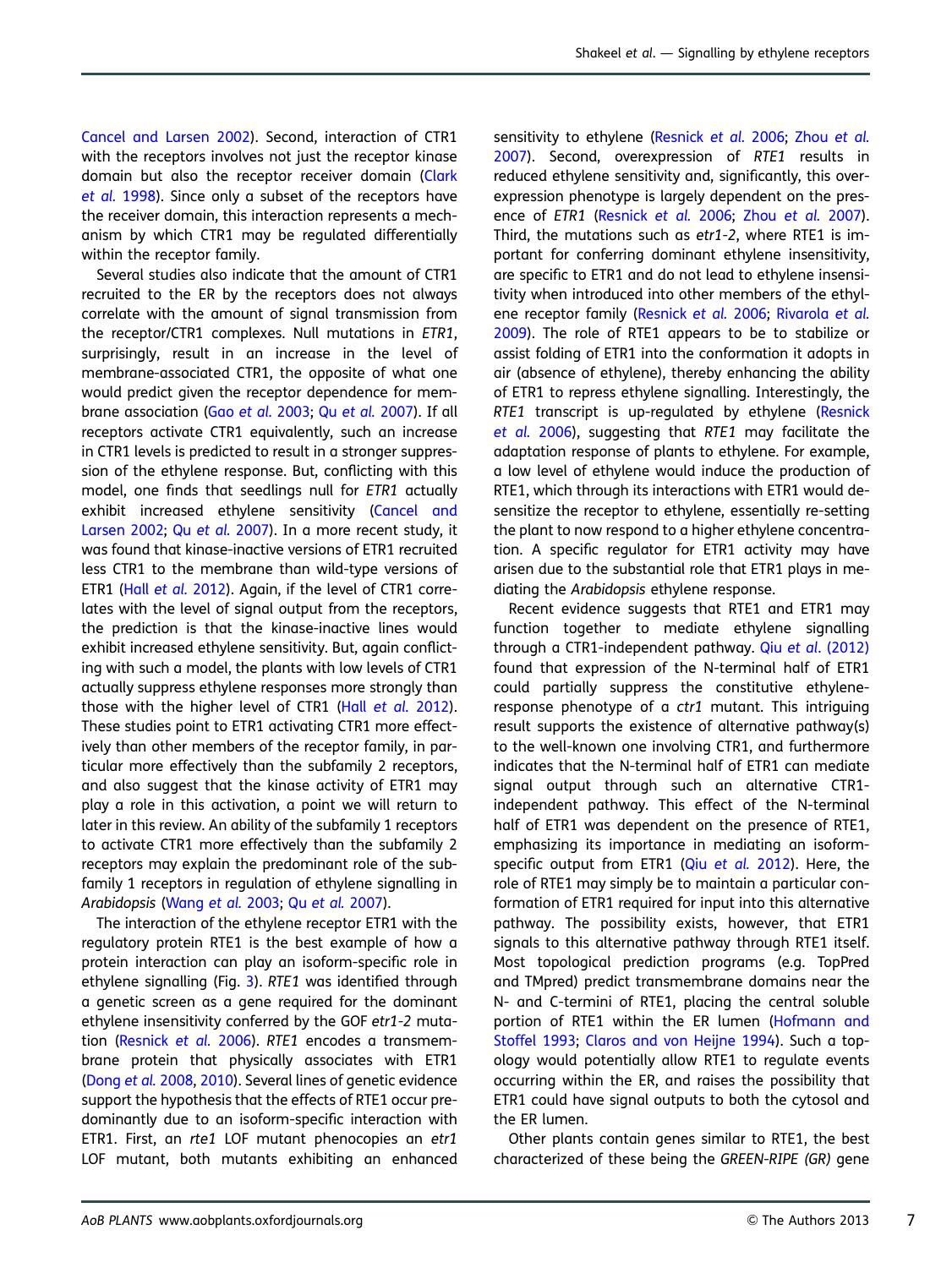of tomato. GREEN-RIPE was identified due to a mutation that resulted in its overexpression and consequent inhibition of tomato ripening ([Barry and Giovannoni 2006](#page-13-0)). Both tomato and Arabidopsis contain additional RTE1/ GR-like genes, and a recent comparative analysis of GR with its closest tomato homologue, GRL1, suggests that sub-functionalization has occurred within this gene family (Ma [et al.](#page-14-0) 2012). GREEN-RIPE and GRL1 differ in their abilities to inhibit subsets of the ethylene response when overexpressed in tomato: GR but not GRL1 inhibiting fruit ripening, GRL1 but not GR affecting the petiole epinasty response to ethylene. Overexpressed GR and GRL1 exhibit similar inhibitory effects on the root and hypocotyl growth response to ethylene as well as ethylene-induced petal abscission, these overlapping functions being accentuated when both genes are overexpressed together. These overlapping and nonoverlapping functions for GR and GRL1 could potentially arise due to isoform-specific interactions with the tomato ethylene receptor family (Ma [et al.](#page-14-0) 2012).

Other isoform-specific mediators of ethylene responses, besides RTE1, are likely to exist in plants. Evidence for this hypothesis comes from gel filtration analysis of ethylene receptor complexes solubilized from Arabidop-sis (Chen et al. [2010\)](#page-13-0). Based on this analysis, there is a substantial degree of heterogeneity among the ethylene receptor complexes, with different members of the receptor family forming complexes of different sizes. The size of the ERS1 protein complex changed dynamically in response to ethylene treatment, indicating that some proteins reversibly associate with the receptor upon ligand binding; this ligand-dependent change in the receptor complex was not observed with the other subfamily 1 receptor ETR1. Evidence from this study indicates that many of these proteins associated with the receptor complexes are likely to represent novel components, the heterogeneity among the complexes suggesting that these as yet unidentified components could play a role in tailoring individual receptors to particular cellular tasks.

## Signal Output by the Receptors

As with many signal transduction systems, protein kinases play a key role in mediating ethylene signalling. What is unusual in the ethylene-signalling pathway is that two types of kinase of disparate evolutionary origin function in concert. The ethylene receptors are related to the His kinases prevalent in prokaryotic signalling systems (reviewed in [Chang and Meyerowitz 1995](#page-13-0); [Schaller](#page-15-0) et al. [2008\)](#page-15-0), whereas CTR1 is a Ser/Thr kinase most closely related to the mitogen-activated protein kinase kinase kinases (MAPKKKs) of eukaryotic systems [\(Kieber](#page-14-0) et al.

[1993;](#page-14-0) [Huang](#page-14-0) et al. 2003). The ethylene receptors and CTR1 physically interact, forming a protein complex that mediates the initial response to ethylene binding ([Clark](#page-13-0) [et al.](#page-13-0) 1998; [Cancel and Larsen 2002;](#page-13-0) Gao [et al.](#page-13-0) 2003; [Zhong](#page-16-0) et al. 2008). Mutations in the kinase domain of CTR1 demonstrate that its enzymatic activity is essential to function [\(Kieber](#page-14-0) et al. 1993; [Huang](#page-14-0) et al. 2003) and, indeed, one of the substrates for CTR1 is EIN2, the next downstream element in the signalling pathway (Ju [et al.](#page-14-0) [2012\)](#page-14-0). On the other hand, in spite of the homology of the ethylene receptors to His kinases, this enzymatic activity is largely dispensable for many of the wellcharacterized ethylene responses [\(Wang](#page-15-0) et al. 2003; [Hall](#page-14-0) et al. [2012\)](#page-14-0). Instead, transmission of the ethylene signal from receptors to CTR1 appears to occur predominantly by a phosphorylation-independent mechanism, potentially by propagation of conformational changes within the ethylene receptor/CTR1 complex (reviewed in [Binder](#page-13-0) et al. [2012\)](#page-13-0). Here we discuss data on how kinase activity of the receptors, while not being required for signalling, modulates signal output from the receptors and thereby serves as a potential means by which to elicit isoformspecific responses.

Histidine kinases typically participate in 'twocomponent' signalling systems. The standard twocomponent system, as initially discovered and characterized in prokaryotes, consists of a membrane-localized His kinase for signal perception and a response regulator that mediates signal output from the system (reviewed in [Stock](#page-15-0) et al. 2000; [Schaller and Kieber 2002\)](#page-15-0). In response to an environmental stimulus, the His kinase autophosphorylates on a highly conserved His residue present in the His kinase domain of the receptor (reviewed in [Mizuno 1997](#page-14-0); [Stock](#page-15-0) et al. 2000; [Gao and](#page-13-0) [Stock 2009](#page-13-0)). This phosphate is then transferred to the aspartate residue located in the receiver domain of the response regulator, which frequently functions as a transcription factor. In eukaryotes such as plants, fungi and slime moulds, a modified version of the two-component system termed a multi-step phosphorelay is most common (reviewed in [Schaller](#page-15-0) et al. 2008[, 2011](#page-15-0)). The multi-step phosphorelay often involves three proteins: (i) a hybrid His kinase containing both a His kinase and a receiver domain; (ii) a His-containing phosphotransfer (HPt) protein; and (iii) a response regulator. In the multi-step phosphorelay, the signalling phosphate is transmitted in sequence from His to Asp within the hybrid His kinase, then to the His in the HPt protein and finally to the Asp in the response regulator. Plants contain all the signalling elements necessary to propagate a hormonal signal through a multi-step phosphorelay but, to date, the primary role for this signalling system in plants appears to be in mediating responses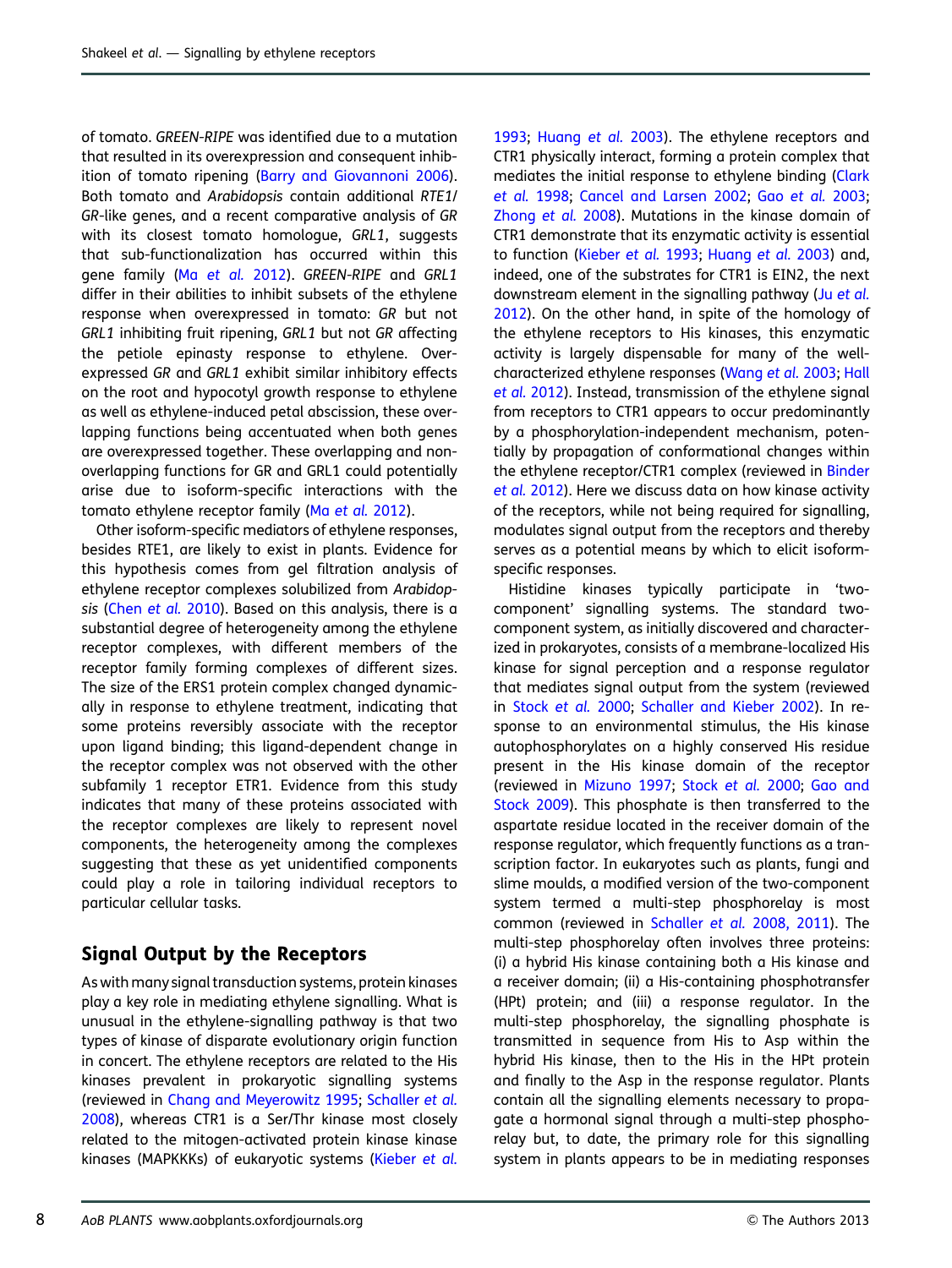to the phytohormone cytokinin (reviewed in [Schaller](#page-15-0) et al. [2008\)](#page-15-0).

One of the most intriguing features of the ethylene receptors found in monocots and dicots is that they exist in two subfamilies: members of subfamily 1 containing a highly conserved His kinase domain and members of subfamily 2 containing a diverged His kinase domain (reviewed in [Bleecker 1999](#page-13-0); [Chang and](#page-13-0) [Stadler 2001](#page-13-0); [Schaller and Kieber 2002\)](#page-15-0). The ancestral form of the ethylene receptor would have contained His kinase activity and was probably acquired by plants from the endosymbiote that gave rise to the chloroplast [\(Rodriguez](#page-15-0) et al. 1999; [Mount and Chang 2002](#page-14-0)). Genomic analysis of the moss P. patens reveals that all members of its ethylene-receptor family contain conserved His kinase domains, suggesting that the ethylene receptors of early land plants rely more upon the two-component signalling pathway than do the evolutionarily younger monocots and dicots (reviewed in [Binder](#page-13-0) et al. 2012). In higher plants we thus appear to be witnessing a divergence toward a functionality that is independent of His kinase activity. Such a divergence is not exclusive to the ethylene receptors; the phytochromes of higher plants also originated from an ancestral His kinase but have now diverged so substantially that they completely lack His kinase activity (reviewed in [Rockwell](#page-15-0) et al. [2006\)](#page-15-0).

In vitro analysis of the Arabidopsis ethylene receptors confirms the diverged kinase activity of the subfamily 1 and 2 receptors. The subfamily 1 receptors ETR1 and ERS1 possess functional His kinase domains and autophosphorylate on the conserved His residue, indicating that they could initiate a multi-step phosphorelay in a similar fashion to the bacterial two-component systems [\(Gamble](#page-13-0) et al. 1998; [Moussatche and Klee 2004\)](#page-14-0). In contrast, the subfamily 2 receptors ETR2, ERS2 and EIN4 function as Ser/Thr kinases [\(Moussatche and Klee 2004\)](#page-14-0). ERS1, when examined in vitro, was also found to possess Ser/Thr kinase activity, suggesting that it may now be a bi-functional kinase ([Moussatche and Klee 2004](#page-14-0)). Ser/Thr kinase activity has also been detected in vitro for subfamily 2 receptors from tobacco and rice (Xie [et al.](#page-15-0) [2006;](#page-15-0) [Wuriyanghan](#page-15-0) et al. 2009; [Zhang](#page-16-0) et al. 2010).

The fundamental differences in receptor kinase activity are suggestive that their enzymatic activity could be a significant element in controlling signal output. The major work in this area has focused on the His kinase activity found in the subfamily 1 receptors, this focus arising in part because ETR1 was the first receptor to be identified and in part because of the atypical presence of a His kinase in a eukaryote. Resolving the signalling role of His kinase activity has not been as simple to accomplish as one might at first assume. Ideally, such

studies should be performed in a genetic background that lacks the endogenous His kinase activity of ETR1 and ERS1. However, although LOF mutations were isolated in ETR1 by [Hua and Meyerowitz \(1998](#page-14-0)), an additional 4 years were required to identify an insertion allele in ERS1 (Zhao [et al.](#page-16-0) 2002; [Hall and Bleecker](#page-14-0) [2003;](#page-14-0) [Wang](#page-15-0) et al. 2003; Qu [et al.](#page-15-0) 2007). The subfamily 1 double-mutant etr1-7;ers1-2 was constructed and found to exhibit a constitutive ethylene-response phenotype, consistent with the role of the receptors as nega-tive regulators of the pathway ([Wang](#page-15-0) et al. 2003). The mutant phenotype was rescued by subfamily 1 receptors but not by subfamily 2 receptors, demonstrating a functional difference between the receptor subfamilies, one possibility being their difference in kinase activity. However, a kinase-inactive version of ETR1 also rescued the mutant phenotype, indicating that ethylene signalling could operate independently of the receptor His kinase activity ([Wang](#page-15-0) et al. 2003).

But the role of His kinase activity in ethylene signalling was not to be resolved that simply. Subsequent analyses revealed that the ers1-2 allele used in the study by [Wang](#page-15-0) et al[. \(2003\)](#page-15-0) was not a complete null (Xie et al. [2006;](#page-15-0) [Qu](#page-15-0) [et al.](#page-15-0) 2007). Thus the etr1-7;ers1-2 background would still have had residual His kinase activity, preventing an accurate assessment of the degree to which His kinase activity contributes to signal output by the receptors (reviewed in Lin [et al.](#page-14-0) 2009). The question on the role of His kinase activity was recently re-examined, employing the same basic approach used by Wang et al[. \(2003\)](#page-15-0), but taking advantage of a newly isolated ers1-3 null mutation in ERS1 (Hall [et al.](#page-14-0) 2012). Results from the new study confirmed one of the key findings of [Wang](#page-15-0) et al[. \(2003\)](#page-15-0), namely that His kinase activity is not absolutely required for signalling by the receptors, either for repressing ethylene responses in air (i.e. absence of ethylene) or for inducing ethylene responses after ethylene binds to its receptors. However, use of the new etr1-9;ers1-3 background did reveal that, although not absolutely required, the His kinase activity of ETR1 modulates output from the receptors. Kinase-inactive lines were less responsive to ethylene based on the triple response of dark-grown seedlings as well as root growth inhibition in light-grown seedlings. Transcriptome analysis revealed broad effects on ethylene-regulated gene expression, consistent with a decrease in ethylene sensitivity of the kinase-inactive lines (Hall [et al.](#page-14-0) 2012).

His-Asp phosphorylation activity has also been found to play a role in the ability of receptors to mediate growth recovery following exposure to ethylene ([Binder](#page-13-0) [et al.](#page-14-0) 2004; Kim et al. 2011). Those receptors with receiver domains (ETR1, ETR2 and EIN4) facilitate this growth recovery response, while those lacking receiver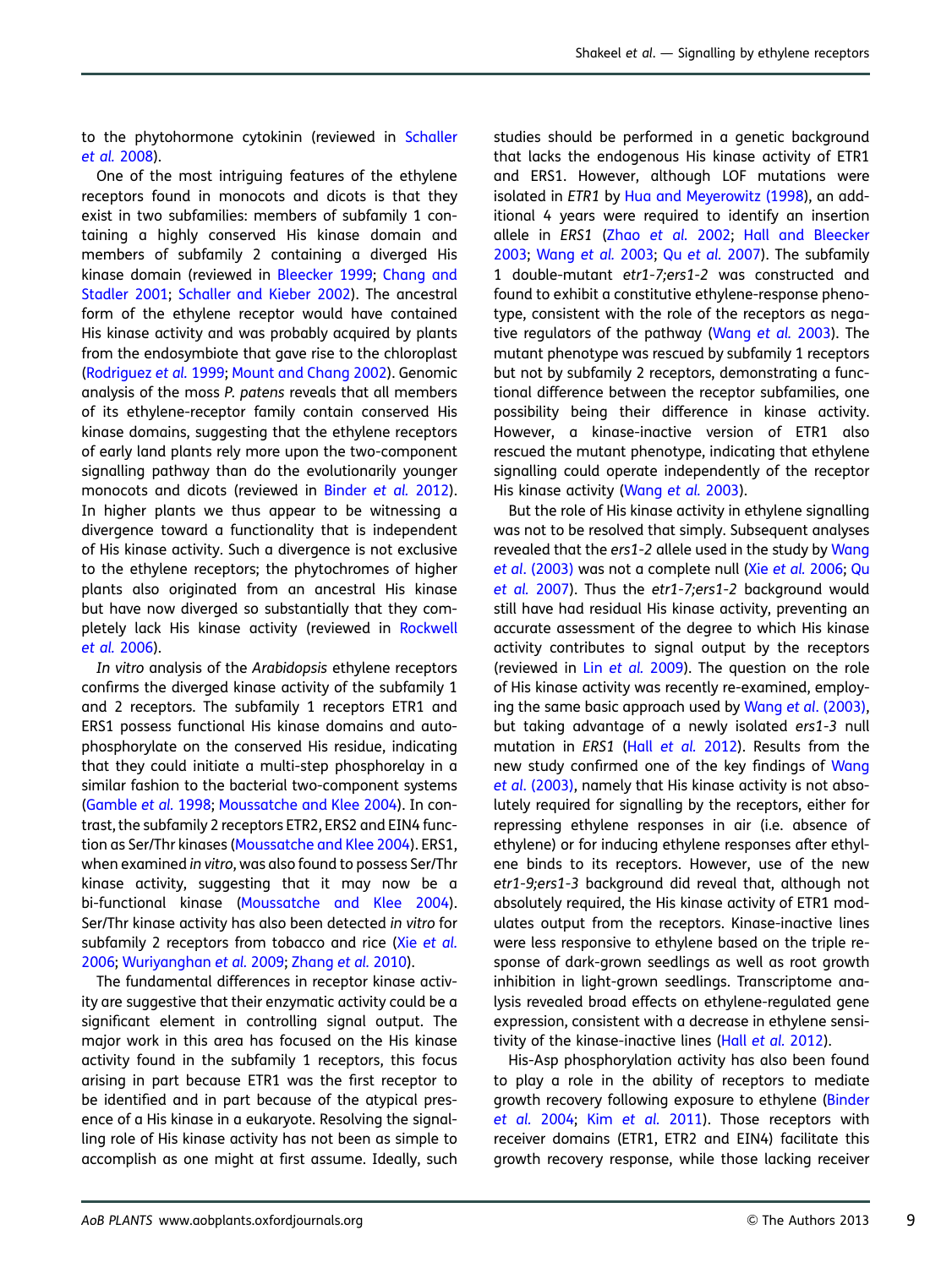domains (ERS1 and ERS2) have no effect on the response. Based on complementation studies using mutant and chimeric receptors, normal growth recovery requires ETR1 His kinase activity and phosphotransfer through the receiver domain of ETR1, ETR2 or EIN4 [\(Binder](#page-13-0) et al. 2004; Kim et al. [2011\)](#page-14-0). This analysis demonstrates how His kinase activity involving a subset of the receptors can play a role in mediating a specific physiological response.

Although not characterized as extensively as the His kinase activity of the receptors, there is also beginning to be evidence that Ser/Thr kinase activity in the subfamily 2 receptors could play a role in signalling. The best evidence for such a role comes from the analysis of the subfamily 2 receptor NTHK1 of tobacco (Chen [et al.](#page-13-0) [2009\)](#page-13-0). The authors of this study identified mutations of the receptor that eliminated its kinase activity and examined its functionality by overexpressing the transgene in Arabidopsis. Unlike wild-type NTHK1, overexpression of kinase-inactive NTHK1 failed to confer reduced ethylene sensitivity or increased salt sensitivity on Arabidopsis. While there are obvious caveats to this study, it does suggest that the Ser/Thr kinase activity of NTHK1 affects some level of functionality within the receptor.

Autophosphorylation of the receptors on His and Asp residues, arising from the His kinase activity of the subfamily 1 receptors, represents one obvious mechanism for altering the phosphorylation status of the receptors, but it is apparently not the only such mechanism. A recent study involving the ethylene receptors of tomato demonstrates that ethylene receptors are phosphorylated at multiple sites in a ligand-dependent manner [\(Kamiyoshihara](#page-14-0) et al. 2012). For this analysis, the Phos-tag PAGE system was employed, which separates phosphorylated from non-phosphorylated forms of a protein and also allows for resolution based on the degree of phosphorylation [\(Kinoshita](#page-14-0) et al. 2006). The subfamily 2 receptor LeETR4 and subfamily 1 receptor LeNR are both phosphorylated in the absence of ethylene, exposure to ethylene resulting in a decrease in the level of phosphorylation. Changes in the phosphorylation state correlated with changes that occur in tomato fruit during the ripening process. Significantly, LeETR4 exhibited a higher degree of phosphorylation than LeNR, pointing to isoform-specific differences in the phosphorylation status, potentially arising from differences in phosphorylation sites. The conditions employed for this analysis, as well as the fact that multiple phosphorylation states were detected for the receptors, are consistent with receptor phosphorylation occurring on Ser/Thr residues. Two potential sources, not mutually exclusive, are likely candidates for the observed receptor phosphorylation. First, phosphorylation

could originate from the Ser/Thr kinase activity found in subfamily 2 receptors and thus be an example of autophosphorylation. Second, phosphorylation could originate from CTR1, which associates with both subfamily 1 and 2 receptors, the Ser/Thr kinase activity of CTR1 being suppressed by ethylene in a manner consistent with the observed changes in phosphorylation status of the tomato receptors.

These studies support the receptors having fundamental differences in the types of kinase activity they possess as well as having multiple sites for phosphorylation, these differences potentially facilitating sub-functionalization so that the receptors can participate in non-overlapping pathways for signal output. We envision two primary mechanisms by which kinase activity affects signal output from the receptors: (i) by affecting physical interactions with other proteins and (ii) by phosphorylating other proteins to regulate their activity. Evidence supports His kinase activity regulating signal output from the ethylene receptors by both these mechanisms, but the same general mechanisms may also apply to Ser/Thr kinase activity.

Phosphorylation is a common mechanism to elicit conformational changes in proteins as well as to modulate interactions between proteins. The ethylene receptors interact with each other, CTR1 and EIN2; additionally, ETR1 interacts with RTE1. Thus multiple opportunities exist for autophosphorylation of the receptors to affect the activity and/or function of associated proteins. In vitro analysis of the interaction between ETR1 and EIN2 supports this possibility, suggesting that His phosphory-lation of ETR1 reduces its affinity for EIN2 ([Bisson and](#page-13-0) [Groth 2010](#page-13-0)). In addition, Arabidopsis lines containing His kinase-inactive ETR1 exhibit decreased sensitivity to ethylene, a phenotype that could be due to receptor autophosphorylation playing a role in regulating the activity of the associated CTR1 (Hall et al[. 2012](#page-14-0)).

Another likely mechanism by which receptor His kinase activity could modulate downstream signalling is through a His-Asp phosphorelay involving downstream phosphotransfer proteins and response regulators. Support for such a possibility comes from evidence that the ethylene receptors of Arabidopsis interact with phosphotransfer proteins (Urao [et al.](#page-15-0) 2000; [Scharein](#page-15-0) et al. 2008) and recent in vitro data indicating that the affinity of the receptor ETR1 for the phosphotransfer protein AHP is phosphorylation dependent ([Scharein and Groth 2011\)](#page-15-0). The response regulator ARR2 has been implicated in modulating the ethylene response (Hass et al. [2004](#page-14-0); [Mason](#page-14-0) et al. [2005\)](#page-14-0). The possibility of a CTR1-independent pathway, such as a two-component phosphorelay, is supported by the finding that ctr1 mutants still exhibit a residual ethylene response [\(Hall and Bleecker 2003](#page-14-0); [Larsen and Cancel](#page-14-0)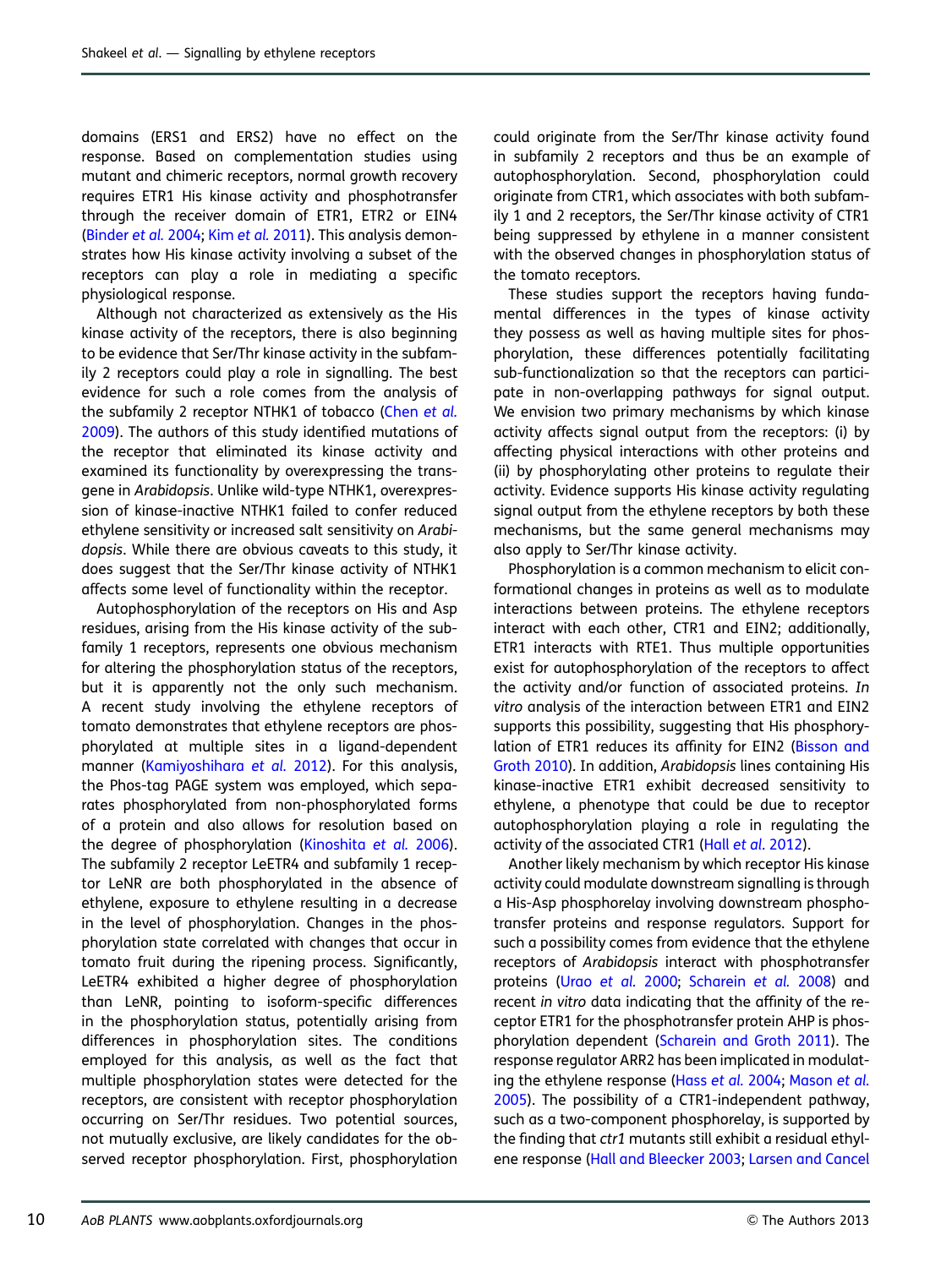[2003\)](#page-14-0). Functions within the multi-step phosphorelay would require the initiation of His phosphorylation from the subfamily 1 receptors, but subsequent transfer to a receiver domain, which in Arabidopsis involves some members of subfamily 2. In monocots, there is an even more interesting division in structure between the subfamily 1 and 2 receptors, the subfamily 1 receptors containing the conserved His kinase domains but no receiver domains, the subfamily 2 receptors containing diverged His kinase domains but also having canonical receiver domains (Yau [et al.](#page-16-0) 2004; reviewed in [Binder](#page-13-0) [et al.](#page-13-0) 2012). In monocots, one would therefore predict that subfamily 1 receptors would autophosphorylate on the conserved His residue but this phosphate would then need to be transferred to the receiver domain of a subfamily 2 receptor before being passed on to downstream elements in the two-component signalling system. What is currently unclear is whether ethylene binding to the receptors activates or inhibits their His kinase activity, in vitro analysis suggesting inhibition but genetic analysis suggesting activation [\(Voet-van-](#page-15-0)[Vormizeele and Groth 2008](#page-15-0); Hall et al. [2012](#page-14-0)).

## A Current Model for Ethylene Signal **Transduction**

Our understanding of the mechanism for ethylene signalling through the CTR1-dependent pathway was significantly advanced in 2012. Genetic analysis had identified the ethylene receptors, CTR1, EIN2, and the EIN3 transcription factor family, double-mutant analysis then serving to order these elements within the wellknown signal transduction pathway (Fig. [1](#page-2-0)). However, several key mysteries in this pathway remained unsolved. First, how is the signal from CTR1 transmitted to EIN2? The similarity of CTR1 to the Raf family of MAPKKKs suggested that a MAPK cascade might operate between CTR1 and EIN2, but although candidates for such a signalling cascade have been proposed [\(Novikova](#page-15-0) et al. 2000; [Ouaked](#page-15-0) et al. 2003; Yoo [et al.](#page-16-0) [2008\)](#page-16-0), the results are controversial due to the subsequent discovery that the proposed MAPKK and MAPK signalling elements regulate ethylene biosynthesis ([Liu and](#page-14-0) [Zhang 2004](#page-14-0); Joo [et al.](#page-14-0) 2008; Xu [et al.](#page-16-0) 2008; [Zhao and](#page-16-0) [Guo 2011\)](#page-16-0). Second, how is the signal transmitted from the ER-localized EIN2 to the nuclear-localized transcription factors? Here the spatial gap in subcellular signalling also suggested that some as yet unknown factor might mediate signalling between EIN2 and the nucleus.

The solution to these mysteries appeared over the course of a couple of months in three papers (Ju [et al.](#page-14-0) [2012;](#page-14-0) Qiao [et al.](#page-15-0) 2012; Wen [et al.](#page-15-0) 2012). CTR1, rather than operating through an intermediary MAPK cascade,

directly phosphorylates EIN2 to inhibit its activity. The most significant sites of EIN2 phosphorylation are on Ser645 and Ser924 (Chen [et al.](#page-13-0) 2011; Ju [et al.](#page-14-0) 2012; Qiao [et al.](#page-15-0) 2012), with Ser924 playing a predominant role in EIN2 regulation (Ju [et al.](#page-14-0) 2012). Following ethylene binding to the receptors, CTR1 becomes inactivated, resulting in the dephosphorylation and proteolytic cleavage of EIN2, the cleaved C-terminal portion of EIN2 then translocating to the nucleus to regulate transcriptional events (Ju [et al.](#page-14-0) 2012; Qiao [et al.](#page-15-0) 2012; Wen [et al.](#page-15-0) [2012\)](#page-15-0). These discoveries offer a more streamlined vision of the CTR1-dependent signal transduction pathway and, furthermore, redirect the search for missing regulatory elements toward EIN2-targeted proteases and phosphatases.

In Fig. [4,](#page-12-0) we present a current model of ethylene signal transduction incorporating these recent developments in our understanding of the CTR1-dependent pathway. The gaseous hormone ethylene is perceived in plants by a family of ethylene receptors (ETR1, ETR2, ERS1, ERS2 and EIN4 in Arabidopsis) predominantly localized to the ER membrane. The receptors regulate the CTR1-dependent pathway in an overlapping manner through their physical association with CTR1, stimulating the kinase activity of CTR1 in the absence of ethylene (air). Although the receptors have overlapping roles in the regulation of CTR1, the subfamily 1 receptors of Arabidopsis play a more predominant role than the subfamily 2 receptors in CTR1 regulation. Activation of CTR1 results in phosphorylation and inhibition of EIN2 activity, to suppress the ethylene response. Ethylene binding induces a conformational change in the receptors, resulting in the inactivation of CTR1 and the dephosphorylation of EIN2. As a result, the C-terminal portion of EIN2 is proteolytically cleaved, migrates to the nucleus, and there through an unknown mechanism activates the EIN3 family of transcription factors to initiate the transcriptional response to ethylene.

Also included in the model is a conjectured twocomponent signalling pathway with phosphotransfer protein and type B response regulator (Fig. [4](#page-12-0)). The twocomponent pathway is shown activated in the presence of ethylene, based on the finding that His kinase activity of ETR1 facilitates the ethylene growth response in Arabidopsis, and represents a means by which the subset of subfamily 1 receptors can potentially initiate signalling through a CTR1-independent pathway. Thinner arrows are used to indicate that the two-component pathway would play a less pronounced role in signalling than the CTR1-dependent pathway.

Several protein –protein interactions are emphasized in the model (Fig. [4](#page-12-0)). First, there is the interaction of the receptors with CTR1. Second, the receptors are shown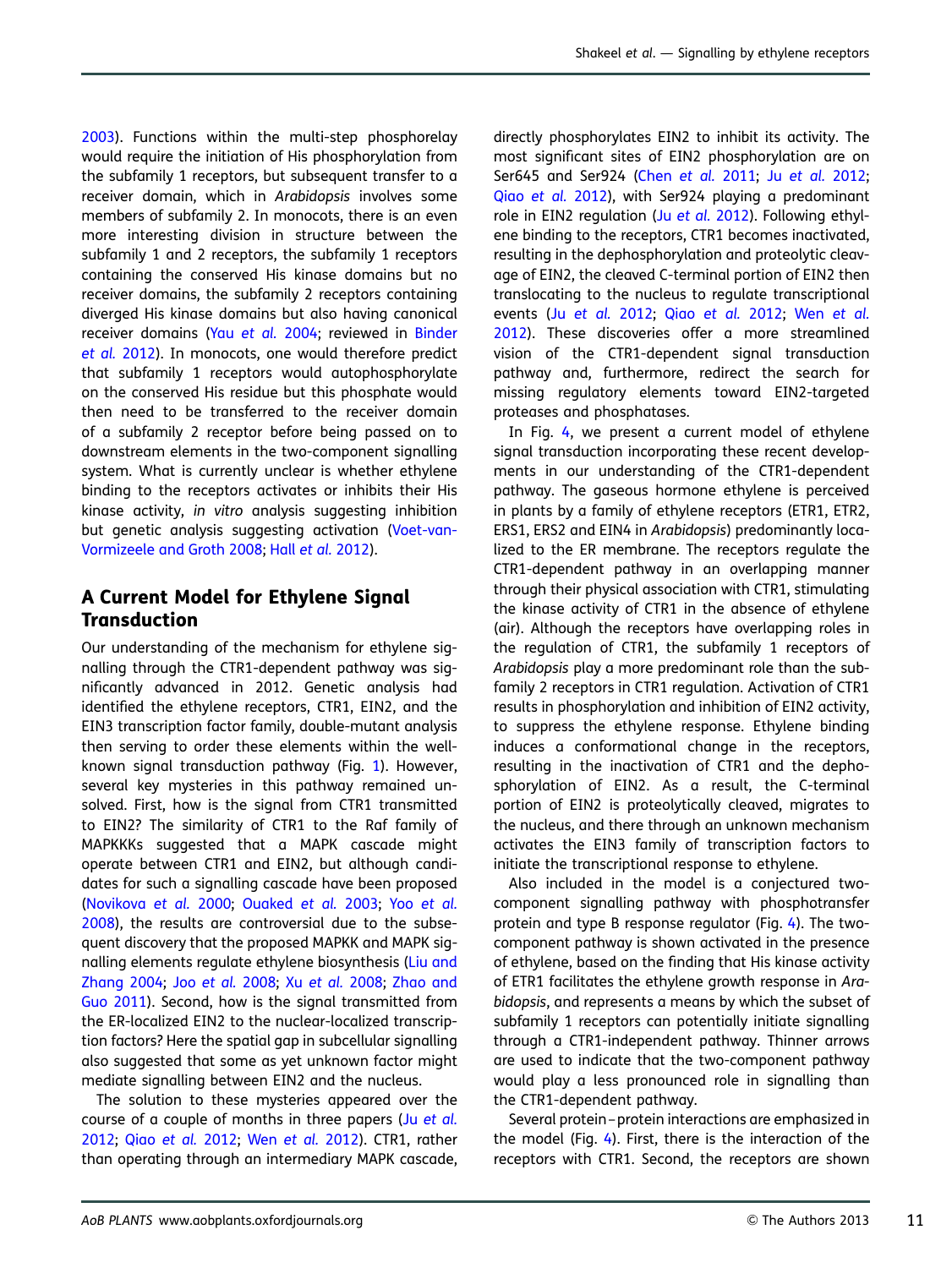<span id="page-12-0"></span>

Figure 4. Model for ethylene signal transduction in Arabidopsis. The current model for signalling through the CTR1-dependent pathway is shown. In the absence of ethylene, the ethylene receptors activate CTR1, which phosphorylates and inhibits EIN2. In the presence of ethylene, the receptors inactivate CTR1, potentially through propagation of conformational changes in the receptor–CTR1 protein complex. EIN2 becomes dephosphorylated, which results in proteolytic cleavage and release of the C-terminal domain of EIN2. The C-terminal domain of EIN2 translocates to the nucleus, resulting in activation of EIN3 and the transcriptional response to ethylene. Two potential alternative pathways for ethylene signalling are also depicted (indicated by '?'). A two-component signalling pathway, initiated by the subfamily 1 receptors and involving phosphotransfer proteins (AHPs) and response regulators (ARRs), may mediate a subset of the ethylene responses. RTE1 may also facilitate ETR1 kinase kinase kinases signal output through a CTR1-independent pathway. Circles indicate the active forms of proteins and rectangles the inactive forms. The thickness of arrows indicates the relative contributions to the ethylene response. Grey arrows indicate translocation from the cytosol to the nucleus of the indicated proteins.

interacting with each other, an interaction that may allow for increased sensitivity to ethylene through propagation of ethylene-induced conformational changes within a receptor cluster as well as facilitating trans-phosphorylation between His kinase domains and receiver domains of different receptors. Third, the interaction of RTE1 with ETR1 is indicated, an interaction that facilitates the ability of ETR1 to suppress the pathway in the absence of ethylene binding (in air) and which also serves as a prime example of how sub-functionalization can be accomplished by assembly of different receptor signalling complexes. RTE1 may also participate in a CTR1-independent signalling pathway.

## Sources of Funding

This work was supported by the Division of Chemical Sciences, Geosciences, and Biosciences, Office of Basic Energy Sciences of the US Department of Energy under grant no. DE-FG02-05ER15704 (G.E.S.) and National Science Foundation under grant no. MCB-0918430 (B.M.B.).

## Contributions by the Authors

All authors contributed to the writing of the manuscript. S.N.S. and X.W. should be considered as equal authors.

## Conflict of Interest Statement

None declared.

### Literature Cited

Abeles FB, Morgan PW, Saltveit ME Jr. 1992. Ethylene in plant biology. San Diego, CA: Academic Press.

Alonso JM, Hirayama T, Roman G, Nourizadeh S, Ecker JR. 1999. EIN2, a bifunctional transducer of ethylene and stress responses in Arabidopsis. Science 284:2148-2152.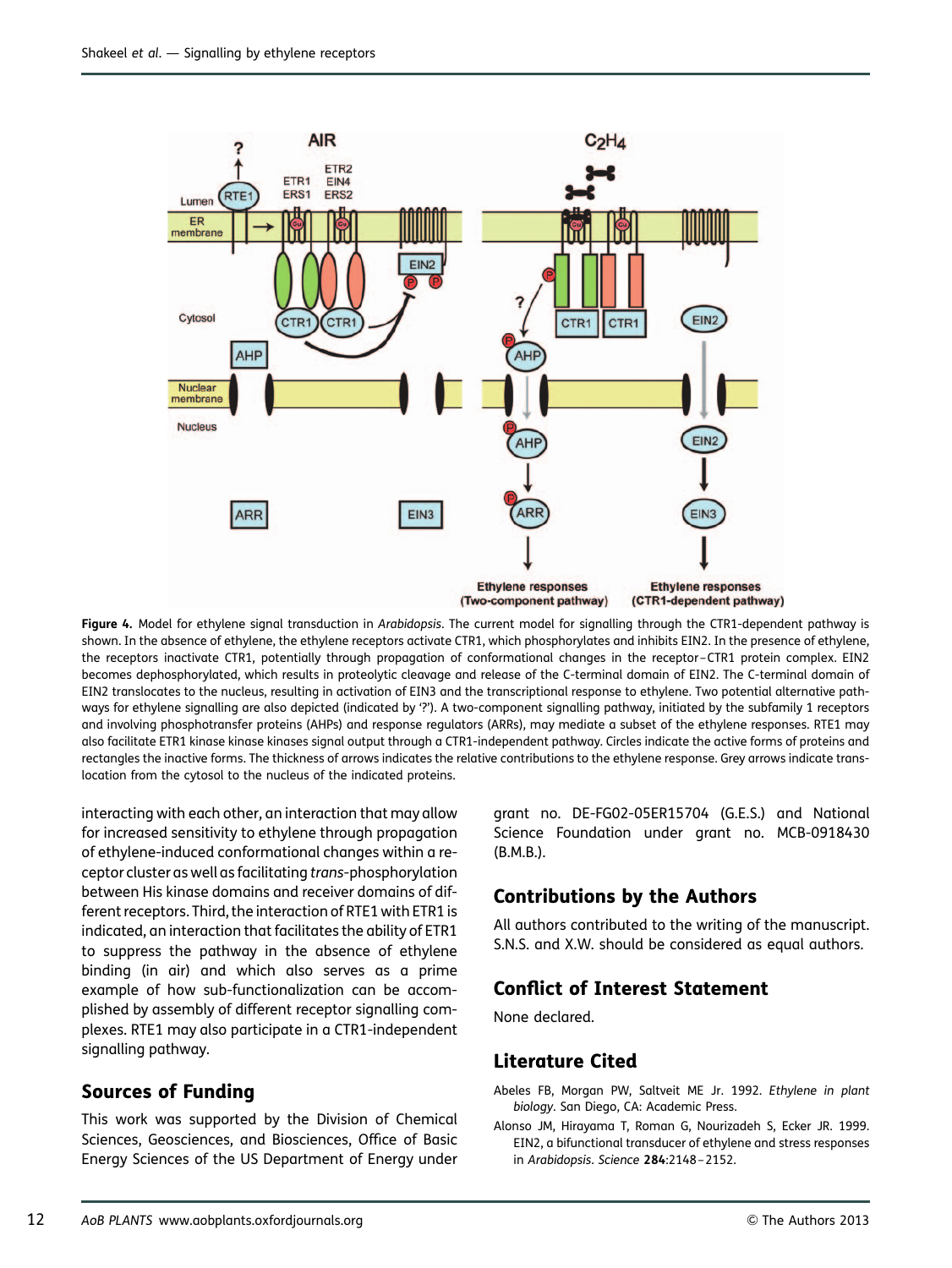- <span id="page-13-0"></span>Alonso JM, Stepanova AN, Solano R, Wisman E, Ferrari S, Ausubel FM, Ecker JR. 2003. Five components of the ethylene-response pathway identified in a screen for weak ethylene-insensitive mutants in Arabidopsis. Proceedings of the National Academy of Sciences of the USA 100:2992 –2997.
- Barry CS, Giovannoni JJ. 2006. Ripening in the tomato Greenripe mutant is inhibited by ectopic expression of a protein that disrupts ethylene signaling. Proceedings of the National Academy of Sciences of the USA 103:7923 –7928.
- Berg AR, Peacock K. 1992. Growth patterns in nutating and nonnutating sunflower (Helianthus annuus) hypocotyls. American Journal of Botany 79:77–85.
- Beyer EM. 1976. A potent inhibitor of ethylene action in plants. Plant Physiology 58:268 –271.
- Binder BM, O'Malley RC, Wang W, Moore JM, Parks BM, Spalding EP, Bleecker AB. 2004. Arabidopsis seedling growth response and recovery to ethylene. A kinetic analysis. Plant Physiology 136: 2913 –2920.
- Binder BM, O'Malley RC, Wang W, Zutz TC, Bleecker AB. 2006. Ethylene stimulates nutations that are dependent on the ETR1 receptor. Plant Physiology 142:1690-1700.
- Binder BM, Rodriguez FI, Bleecker AB, Patterson SE. 2007. The effects of Group 11 transition metals, including gold, on ethylene binding to the ETR1 receptor and growth of Arabidopsis thaliana. FEBS Letters 581:5105 –5109.
- Binder BM, Rodriguez FI, Bleecker AB. 2010. The copper transporter RAN1 is essential for biogenesis of ethylene receptors in Arabidopsis. Journal of Biological Chemistry 285:37263 –37270.
- Binder BM, Chang C, Schaller GE. 2012. Perception of ethylene by plants – ethylene receptors. Annual Plant Reviews 44:117 –145.
- Bisson MM, Groth G. 2010. New insight in ethylene signaling: autokinase activity of ETR1 modulates the interaction of receptors and EIN2. Molecular Plant 3:882 –889.
- Bisson MM, Bleckmann A, Allekotte S, Groth G. 2009. EIN2, the central regulator of ethylene signalling, is localized at the ER membrane where it interacts with the ethylene receptor ETR1. Biochemical Journal 424:1 –6.
- Bleecker AB. 1999. Ethylene perception and signaling: an evolutionary perspective. Trends in Plant Science 4:269 –274.
- Bleecker AB, Estelle MA, Somerville C, Kende H. 1988. Insensitivity to ethylene conferred by a dominant mutation in Arabidopsis thaliana. Science 241:1086 –1089.
- Cancel JD, Larsen PB. 2002. Loss-of-function mutations in the ethylene receptor ETR1 cause enhanced sensitivity and exaggerated response to ethylene in Arabidopsis. Plant Physiology 129: 1557 –1567.
- Chang C, Meyerowitz EM. 1995. The ethylene hormone response in Arabidopsis: a eukaryotic two-component signaling system. Proceedings of the National Academy of Sciences of the USA 92: 4129 –4133.
- Chang C, Stadler R. 2001. Ethylene hormone receptor action in Arabidopsis. BioEssays 23:619 –627.
- Chang C, Kwok SF, Bleecker AB, Meyerowitz EM. 1993. Arabidopsis ethylene-response gene ETR1: similarity of product to twocomponent regulators. Science 262:539 –544.
- Chao Q, Rothenberg M, Solano R, Roman G, Terzaghi W, Ecker JR. 1997. Activation of the ethylene gas response pathway in Arabidopsis by the nuclear protein ETHYLENE-INSENSITIVE3 and related proteins. Cell 89:1133 –1144.
- Chen QG, Bleecker AB. 1995. Analysis of ethylene signal transduction kinetics associated with seedling-growth response and chitinase induction in wild-type and mutant Arabidopsis. Plant Physiology 108:597 –607.
- Chen R, Binder BM, Garrett WM, Tucker ML, Chang C, Cooper B. 2011. Proteomic responses in Arabidopsis thaliana seedlings treated with ethylene. Molecular Biosystems 7:2637 –2650.
- Chen T, Liu J, Lei G, Liu YF, Li ZG, Tao JJ, Hao YJ, Cao YR, Lin Q, Zhang WK, Ma B, Chen SY, Zhang JS. 2009. Effects of tobacco ethylene receptor mutations on receptor kinase activity, plant growth and stress responses. Plant and Cell Physiology 50: 1636 –1650.
- Chen YF, Randlett MD, Findell JL, Schaller GE. 2002. Localization of the ethylene receptor ETR1 to the endoplasmic reticulum of Arabidopsis. Journal of Biological Chemistry 277:19861 –19866.
- Chen YF, Etheridge N, Schaller GE. 2005. Ethylene signal transduction. Annals of Botany 95:901-915.
- Chen YF, Shakeel SN, Bowers J, Zhao XC, Etheridge N, Schaller GE. 2007. Ligand-induced degradation of the ethylene receptor ETR2 through a proteasome-dependent pathway in Arabidopsis. Journal of Biological Chemistry 282:24752 –24758.
- Chen YF, Gao Z, Kerris RJ III, Wang W, Binder BM, Schaller GE. 2010. Ethylene receptors function as components of high-molecularmass protein complexes in Arabidopsis. PLoS One 5:e8640.
- Clark KL, Larsen PB, Wang X, Chang C. 1998. Association of the Arabidopsis CTR1 Raf-like kinase with the ETR1 and ERS ethylene receptors. Proceedings of the National Academy of Sciences of the USA 95:5401 –5406.
- Claros MG, von Heijne G. 1994. TopPred II: an improved software for membrane protein structure predictions. Computer Applications in the Biosciences 10:685 –686.
- Dong CH, Rivarola M, Resnick JS, Maggin BD, Chang C. 2008. Subcellular co-localization of Arabidopsis RTE1 and ETR1 supports a regulatory role for RTE1 in ETR1 ethylene signaling. The Plant Journal 53:275 –286.
- Dong CH, Jang M, Scharein B, Malach A, Rivarola M, Liesch J, Groth G, Hwang I, Chang C. 2010. Molecular association of the Arabidopsis ETR1 ethylene receptor and a regulator of ethylene signaling, RTE1. Journal of Biological Chemistry 285: 40706 –40713.
- Gamble RL, Coonfield ML, Schaller GE. 1998. Histidine kinase activity of the ETR1 ethylene receptor from Arabidopsis. Proceedings of the National Academy of Sciences of the USA 95:7825 –7829.
- Gao R, Stock AM. 2009. Biological insights from structures of twocomponent proteins. Annual Review of Microbiology 63: 133 –154.
- Gao Z, Chen YF, Randlett MD, Zhao XC, Findell JL, Kieber JJ, Schaller GE. 2003. Localization of the Raf-like kinase CTR1 to the endoplasmic reticulum of Arabidopsis through participation in ethylene receptor signaling complexes. Journal of Biological Chemistry 278:34725 –34732.
- Gao Z, Wen CK, Binder BM, Chen YF, Chang J, Chiang YH, Kerris RJ III, Chang C, Schaller GE. 2008. Heteromeric interactions among ethylene receptors mediate signaling in Arabidopsis. Journal of Biological Chemistry 283:23801 –23810.
- Grefen C, Stadele K, Ruzicka K, Obrdlik P, Harter K, Horak J. 2008. Subcellular localization and in vivo interactions of the Arabidopsis thaliana ethylene receptor family members. Molecular Plant 1:308 –320.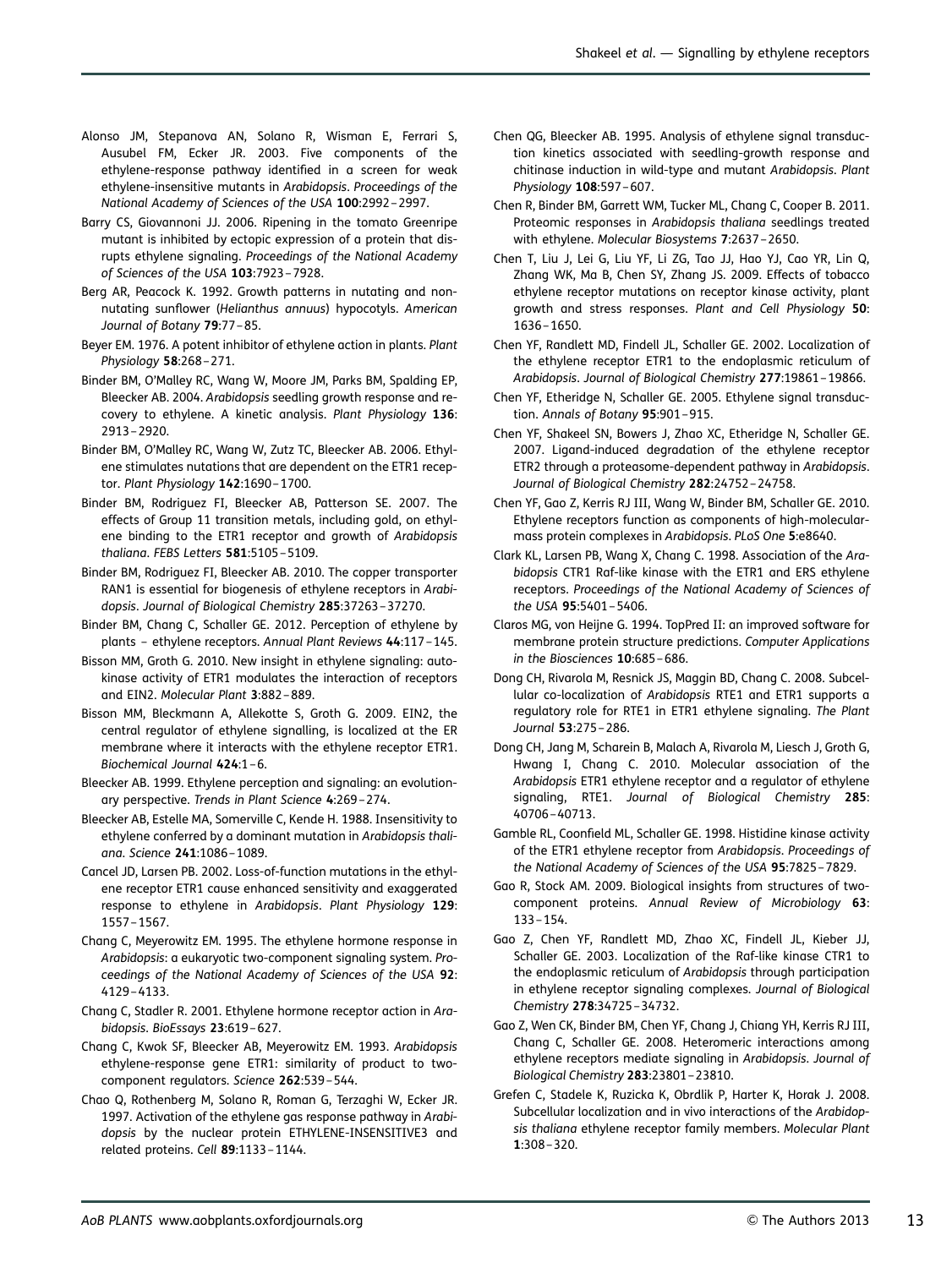- <span id="page-14-0"></span>Guzman P, Ecker JR. 1990. Exploiting the triple response of Arabidopsis to identify ethylene-related mutants. The Plant Cell 2:513 –523.
- Hall AE, Bleecker AB. 2003. Analysis of combinatorial loss-offunction mutants in the Arabidopsis ethylene receptors reveals that the ers1 etr1 double mutant has severe developmental defects that are EIN2 dependent. The Plant Cell 15: 2032 –2041.
- Hall AE, Findell JL, Schaller GE, Sisler EC, Bleecker AB. 2000. Ethylene perception by the ERS1 protein in Arabidopsis. Plant Physiology 123:1449 –1458.
- Hall BP, Shakeel SN, Amir M, Haq NU, Qu X, Schaller GE. 2012. Histidine kinase activity of the ethylene receptor ETR1 facilitates the ethylene response in Arabidopsis. Plant Physiology 159: 682 –695.
- Hass C, Lohrmann J, Albrecht V, Sweere U, Hummel F, Yoo SD, Hwang I, Zhu T, Schafer E, Kudla J, Harter K. 2004. The response regulator 2 mediates ethylene signalling and hormone signal integration in Arabidopsis. The EMBO Journal 23:3290 –3302.
- Hirayama T, Kieber JJ, Hirayama N, Kogan M, Guzman P, Nourizadeh S, Alonso JM, Dailey WP, Dancis A, Ecker JR. 1999. RESPONSIVE-TO-ANTAGONIST1, a Menkes/Wilson diseaserelated copper transporter, is required for ethylene signaling in Arabidopsis. Cell 97:383 –393.
- Hofmann K, Stoffel W. 1993. TMbase—a database of membrane spanning proteins segments. Biological Chemistry Hoppe-Seyler 374:166.
- Hua J, Meyerowitz EM. 1998. Ethylene responses are negatively regulated by a receptor gene family in Arabidopsis thaliana. Cell 94:261-271.
- Hua J, Chang C, Sun Q, Meyerowitz EM. 1995. Ethylene insensitivity conferred by Arabidopsis ERS gene. Science 269:1712 –1714.
- Hua J, Sakai H, Nourizadeh S, Chen QG, Bleecker AB, Ecker JR, Meyerowitz EM. 1998. EIN4 and ERS2 are members of the putative ethylene receptor gene family in Arabidopsis. The Plant Cell 10:1321 –1332.
- Huang Y, Li H, Hutchison CE, Laskey J, Kieber JJ. 2003. Biochemical and functional analysis of CTR1, a protein kinase that negatively regulates ethylene signaling in Arabidopsis. The Plant Journal 33:221 –233.
- Jackson MB. 2008. Ethylene-promoted elongation: an adaptation to submergence stress. Annals of Botany 101:229-248.
- Joo S, Liu Y, Lueth A, Zhang S. 2008. MAPK phosphorylation-induced stabilization of ACS6 protein is mediated by the non-catalytic C-terminal domain, which also contains the cis-determinant for rapid degradation by the 26S proteasome pathway. The Plant Journal 54:129 –140.
- Ju C, Chang C. 2012. Advances in ethylene signaling: protein complexes at the endoplasmic reticulum (ER) membrane. AoB PLANTS 2012: pls031; doi: 10.1093/aobpla/pls031.
- Ju C, Yoon GM, Shemansky JM, Lin DY, Ying ZI, Chang J, Garrett WM, Kessenbrock M, Groth G, Tucker ML, Cooper B, Kieber JJ, Chang C. 2012. CTR1 phosphorylates the central regulator EIN2 to control ethylene hormone signalling from the ER membrane to the nucleus in Arabidopsis. Proceedings of the National Academy of Sciences of the USA 109:19486 –19491.
- Kamiyoshihara Y, Tieman DM, Huber DJ, Klee HJ. 2012. Ligand-induced alterations in the phosphorylation state of

ethylene receptors in tomato fruit. Plant Physiology 160: 488 –497.

- Kevany BM, Tieman DM, Taylor MG, Cin VD, Klee HJ. 2007. Ethylene receptor degradation controls the timing of ripening in tomato fruit. The Plant Journal 51:458-467.
- Kieber JJ, Rothenberg M, Roman G, Feldmann KA, Ecker JR. 1993. CTR1, a negative regulator of the ethylene response pathway in Arabidopsis, encodes a member of the raf family of protein kinases. Cell 72:427 –441.
- Kim H, Helmbrecht EE, Stalans MB, Schmitt C, Patel N, Wen CK, Wang W, Binder BM. 2011. Ethylene receptor ETHYLENE RECEP-TOR1 domain requirements for ethylene responses in Arabidopsis seedlings. Plant Physiology 156:417 –429.
- Kinoshita E, Kinoshita-Kikuta E, Takiyama K, Koike T. 2006. Phosphate-binding tag, a new tool to visualize phosphorylated proteins. Molecular & Cellular Proteomics 5:749 –757.
- Klee HJ. 2004. Ethylene signal transduction. Moving beyond Arabidopsis. Plant Physiology 135:660-667.
- Knoester M. 1998. The involvement of ethylene in plant disease resistance. PhD Thesis, Chapter 6, Utrecht University, Utrecht, The Netherlands.
- Larsen PB, Cancel JD. 2003. Enhanced ethylene responsiveness in the Arabidopsis eer1 mutant results from a loss-of-function mutation in the protein phosphatase 2A A regulatory subunit, RCN1. The Plant Journal 34:709 –718.
- Lin Z, Zhong S, Grierson D. 2009. Recent advances in ethylene research. Journal of Experimental Botany 60:3311 –3336.
- Liu Q, Xu C, Wen CK. 2010. Genetic and transformation studies reveal negative regulation of ERS1 ethylene receptor signaling in Arabidopsis. BMC Plant Biology 10:60.
- Liu Y, Zhang S. 2004. Phosphorylation of 1-aminocyclopropane-1 carboxylic acid synthase by MPK6, a stress-responsive mitogenactivated protein kinase, induces ethylene biosynthesis in Arabidopsis. The Plant Cell 16:3386 –3399.
- Ma B, Cui ML, Sun HJ, Takada K, Mori H, Kamada H, Ezura H. 2006. Subcellular localization and membrane topology of the melon ethylene receptor CmERS1. Plant Physiology 141: 587 –597.
- Ma Q, Du W, Brandizzi F, Giovannoni JJ, Barry CS. 2012. Differential control of ethylene responses by GREEN-RIPE and GREEN-RIPE LIKE1 provides evidence for distinct ethylene signaling modules in tomato. Plant Physiology 160:1968 –1984.
- Mason MG, Mathews DE, Argyros DA, Maxwell BB, Kieber JJ, Alonso JM, Ecker JR, Schaller GE. 2005. Multiple type-B response regulators mediate cytokinin signal transduction in Arabidopsis. The Plant Cell 17:3007 –3018.
- McDaniel BK, Binder BM. 2012. ETHYLENE RECEPTOR1 (ETR1) is sufficient and has the predominant role in mediating inhibition of ethylene responses by silver in Arabidopsis thaliana. Journal of Biological Chemistry 287:26094 –26103.
- Mizuno T. 1997. Compilation of all genes encoding two-component phosphotransfer signal transducers in the genome of Escherichia coli. DNA Research 4:161-168.
- Mount SM, Chang C. 2002. Evidence for a plastid origin of plant ethylene receptor genes. Plant Physiology 130:10-14.
- Moussatche P, Klee HJ. 2004. Autophosphorylation activity of the Arabidopsis ethylene receptor multigene family. Journal of Biological Chemistry 279:48734 –48741.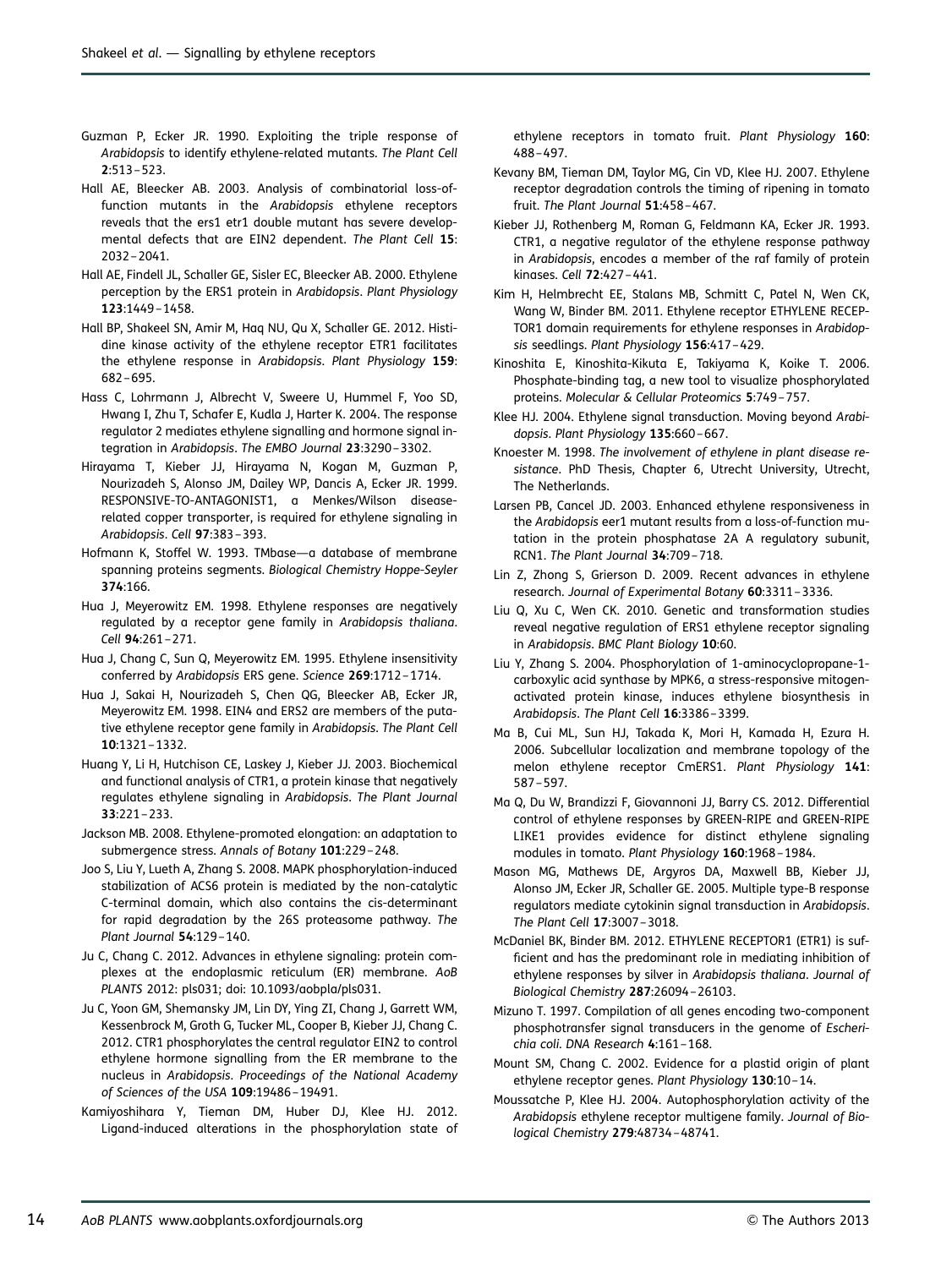- <span id="page-15-0"></span>Novikova GV, Moshkov IE, Smith AR, Hall MA. 2000. The effect of ethylene on MAPKinase-like activity in Arabidopsis thaliana. FEBS Letters 474:29 –32.
- O'Malley RC, Rodriguez FI, Esch JJ, Binder BM, O'Donnell P, Klee HJ, Bleecker AB. 2005. Ethylene-binding activity, gene expression levels, and receptor system output for ethylene receptor family members from Arabidopsis and tomato. The Plant Journal 41:651 –659.
- Ouaked F, Rozhon W, Lecourieux S, Hirt H. 2003. A MAPK pathway mediates ethylene signaling in plants. The EMBO Journal 22: 1282 –1288.
- Plett JM, Cvetkovska M, Makenson P, Xing T, Regan S. 2009a. Arabidopsis ethylene receptors have different roles in Fumonisin B1-induced cell death. Physiological and Molecular Plant Pathology 74:18 –26.
- Plett JM, Mathur J, Regan S. 2009b. Ethylene receptor ETR2 controls trichome branching by regulating microtubule assembly in Arabidopsis thaliana. Journal of Experimental Botany 60: 3923 –3933.
- Qiao H, Shen ZS, Huang C, Schmitz RJ, Urich MA, Briggs SP, Ecker JR. 2012. Processing and subcellular trafficking of ER-tethered EIN2 control response to ethylene gas. Science 338:390 –393.
- Qiu L, Xie F, Yu J, Wen CK. 2012. Arabidopsis RTE1 is essential to ethylene receptor ETR1 N-terminal signaling independent of CTR1. Plant Physiology 159:1263 –1276.
- Qu X, Schaller GE. 2004. Requirement of the histidine kinase domain for signal transduction by the ethylene receptor ETR1. Plant Physiology 136:2961 –2970.
- Qu X, Hall BP, Gao Z, Schaller GE. 2007. A strong constitutive ethylene-response phenotype conferred on Arabidopsis plants containing null mutations in the ethylene receptors ETR1 and ERS1. BMC Plant Biology 7:3.
- Resnick JS, Wen CK, Shockey JA, Chang C. 2006. REVERSION-TO-ETHYLENE SENSITIVITY1, a conserved gene that regulates ethylene receptor function in Arabidopsis. Proceedings of the National Academy of Sciences of the USA 103:7917 –7922.
- Rivarola M, McClellan CA, Resnick JS, Chang C. 2009. ETR1-specific mutations distinguish ETR1 from other Arabidopsis ethylene receptors as revealed by genetic interaction with RTE1. Plant Physiology 150:547 –551.
- Rockwell NC, Su YS, Lagarias JC. 2006. Phytochrome structure and signaling mechanisms. Annual Review of Plant Biology 57: 837 –858.
- Rodriguez FI, Esch JJ, Hall AE, Binder BM, Schaller GE, Bleecker AB. 1999. A copper cofactor for the ethylene receptor ETR1 from Arabidopsis. Science 283:996 –998.
- Roman G, Lubarsky B, Kieber JJ, Rothenberg M, Ecker JR. 1995. Genetic analysis of ethylene signal transduction in Arabidopsis thaliana: five novel mutant loci integrated into a stress response pathway. Genetics 139:1393 –1409.
- Sakai H, Hua J, Chen QG, Chang C, Medrano LJ, Bleecker AB, Meyerowitz EM. 1998. ETR2 is an ETR1-like gene involved in ethylene signaling in Arabidopsis. Proceedings of the National Academy of Sciences of the USA 95:5812-5817.
- Schaller GE. 2012. Ethylene and the regulation of plant development. BMC Biology 10:9. doi:10.1186/1741-7007-10-9.
- Schaller GE, Bleecker AB. 1995. Ethylene-binding sites generated in yeast expressing the Arabidopsis ETR1 gene. Science 270: 1809 –1811.

Schaller GE, Kieber JJ. 2002. Ethylene. Arabidopsis Book 1:e0071.

- Schaller GE, Ladd AN, Lanahan MB, Spanbauer JM, Bleecker AB. 1995. The ethylene response mediator ETR1 from Arabidopsis forms a disulfide-linked dimer. Journal of Biological Chemistry 270:12526 –12530.
- Schaller GE, Kieber JJ, Shiu SH. 2008. Two-component signaling elements and histidyl-aspartyl phosphorelays. Arabidopsis Book 6: e0112.
- Schaller GE, Shiu SH, Armitage JP. 2011. Two-component systems and their co-option for eukaryotic signal transduction. Current Biology 21:R320 –R330.
- Scharein B, Groth G. 2011. Phosphorylation alters the interaction of the Arabidopsis phosphotransfer protein AHP1 with its sensor kinase ETR1. PLoS One 6:e24173.
- Scharein B, Voet-van-Vormizeele J, Harter K, Groth G. 2008. Ethylene signaling: identification of a putative ETR1-AHP1 phosphorelay complex by fluorescence spectroscopy. Analytical Biochemistry 377:72 –76.
- Solano R, Stepanova A, Chao Q, Ecker JR. 1998. Nuclear events in ethylene signaling: a transcriptional cascade mediated by ETHYLENE-INSENSITIVE3 and ETHYLENE-RESPONSE-FACTOR1. Genes & Development 12:3703 –3714.
- Stepanova AN, Alonso JA. 2009. Ethylene signaling and response: where different regulatory modules meet. Current Opinion in Plant Biology 12:548 –555.
- Stock AM, Robinson VL, Goudreau PN. 2000. Two-component signal transduction. Annual Review of Biochemistry 69:183 –215.
- Tieman DM, Taylor MG, Ciardi JA, Klee HJ. 2000. The tomato ethylene receptors NR and LeETR4 are negative regulators of ethylene response and exhibit functional compensation within a multigene family. Proceedings of the National Academy of Sciences of the USA 97:5663 –5668.
- Urao T, Miyata S, Yamaguchi-Shinozaki K, Shinozaki K. 2000. Possible His to Asp phosphorelay signaling in an Arabidopsis twocomponent system. FEBS Letters 478:227 –232.
- Voet-van-Vormizeele J, Groth G. 2008. Ethylene controls autophosphorylation of the histidine kinase domain in ethylene receptor ETR1. Molecular Plant 1:380 –387.
- Wang W, Hall AE, O'Malley R, Bleecker AB. 2003. Canonical histidine kinase activity of the transmitter domain of the ETR1 ethylene receptor from Arabidopsis is not required for signal transmission. Proceedings of the National Academy of Sciences of the USA 100:352 –357.
- Wen X, Zhang C, Ji Y, Zhao Q, He W, An F, Jiang L, Guo H. 2012. Activation of ethylene signaling is mediated by nuclear translocation of the cleaved EIN2 carboxyl terminus. Cell Research 22:1613 –1616.
- Woeste KE, Kieber JJ. 2000. A strong loss-of-function mutation in RAN1 results in constitutive activation of the ethylene response pathway as well as a rosette-lethal phenotype. The Plant Cell 12: 443 –455.
- Wuriyanghan H, Zhang B, Cao WH, Ma B, Lei G, Liu YF, Wei W, Wu HJ, Chen LJ, Chen HW, Cao YR, He SJ, Zhang WK, Wang XJ, Chen SY, Zhang JS. 2009. The ethylene receptor ETR2 delays floral transition and affects starch accumulation in rice. The Plant Cell 21: 1473 –1494.
- Xie F, Liu Q, Wen CK. 2006. Receptor signal output mediated by the ETR1 N terminus is primarily subfamily I receptor dependent. Plant Physiology 142:492-508.